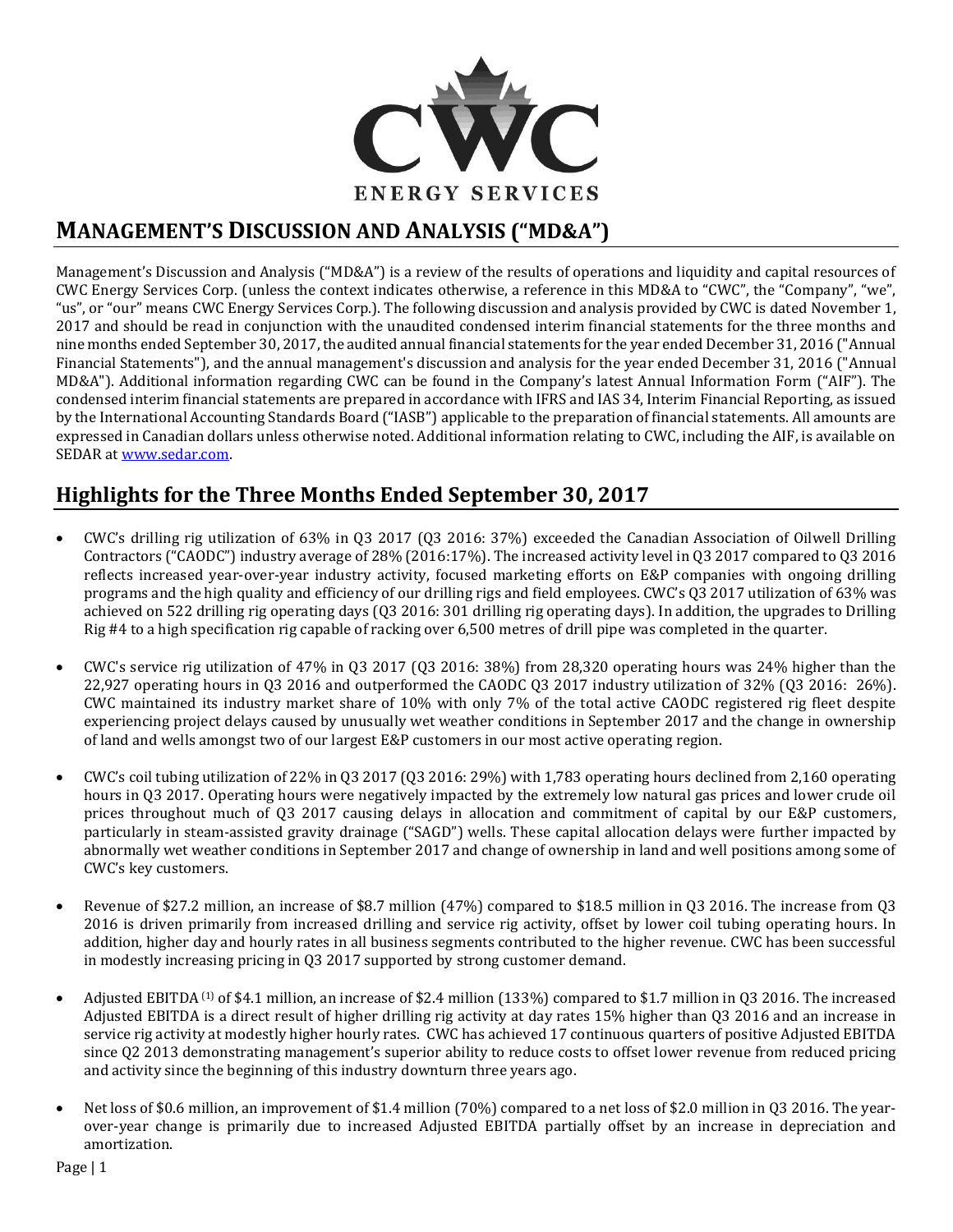- During Q3 2017, 1,402,000 (Q3 2016: nil) common shares were purchased under CWC's Normal Course Issuer Bid ("NCIB") and 1,441,500 common shares were cancelled and returned to treasury.
- On August 4, 2017, CWC and its syndicated lenders completed an extension of its credit facilities and certain other amendments to provide financial security and flexibility to July 31, 2020. The amendments further provide the Company access to another equity cure under the same terms and conditions, a reduction in the minimum liquidity from \$10.0 million to \$5.0 million, and quarterly financial covenant for Consolidated Debt to Consolidated EBITDA ratio as follows:

| <b>For the Quarter Ended</b> | <b>Previously</b> | Currently |
|------------------------------|-------------------|-----------|
| September 30, 2017           | 4.50:1            | 4.50:1    |
| December 31, 2017            | 4.00:1            | 4.00:1    |
| Thereafter                   | 3.50:1            | 4.00:1    |

# **Highlights for the Nine Months Ended September 30, 2017**

- CWC's drilling rig utilization of 49% in the first nine months of 2017 (2016: 25%) exceeded the CAODC industry average of 29%. Activity levels in 2017 have increased 117% compared to 2016 reflecting increased year-over-year industry activity, focused marketing efforts on E&P companies with ongoing drilling programs and the high quality and efficiency of our drilling rigs and field employees. Year-to-date 2017 operating days of 1,209 (2016: 557 operating days) is the most since the acquisition of Ironhand Drilling Inc. in May 2014.
- CWC's service rig utilization was 45% for the first nine months of 2017 (2016: 38%). Activity levels in 2017 have increased 19% to 81,364 hours (2016: 68,117 hours). The increased activity reflects strong well servicing demand and optimism experienced in Q1 2017 from higher commodity prices, partially offset by lower Q2 2017 operating hours from a normal spring break up compared to the unusually dry weather conditions in Q2 2016 further bolstered by a strong Q3 2017 where activity levels were 24% higher than in Q3 2016. CWC's outperformance in service rig utilization compared to its CAODC industry peers is attributed to the modern fleet of 74 service rigs, exceptional sales and operational management, and experienced rig crews performing work safely and efficiently.
- Revenue of \$74.8 million, an increase of \$22.7 million (44%) compared to \$52.1 million for the first nine months of 2016. The increase is predominately due to significantly higher activity and pricing in all three business units.
- Adjusted EBITDA<sup>(1)</sup> of \$9.4 million, an increase of \$4.1 million (78%) compared to \$5.3 million for the first nine months of 2016. The increased Adjusted EBITDA is consistent with the increase in activity levels and pricing.
- Net loss of \$3.7 million, an improvement of \$2.1 million (36%) compared to a net loss of \$5.8 million for the first nine months of 2016. The lower net loss in 2017 is primarily due to the increase in Adjusted EBITDA offset by higher stock based compensation and depreciation and amortization, and lower deferred income tax recoveries.
- For the nine months ended September 30, 2017, the Company purchased 3,088,500 (2016: nil) common shares under its NCIB which were cancelled and returned to treasury.

(1) Please refer to the "Reconciliation of Non-IFRS Measures" section for further information.

## **Subsequent Events**

On October 30, 2017, CWC announced the following transactions:

- CWC has entered into a definitive agreement to acquire the service and swabbing rig assets and ongoing operations of C&J Production Services-Canada Ltd. ("C&J Canada") from C&J Energy Services, Inc. ("C&J Parent") for total consideration of \$37.5 million in cash (the "Transaction"). The Transaction is expected to close on or about November 6, 2017. The combination of CWC's premier well servicing fleet of 74 service rigs and C&J Canada's 75 service rigs will create the largest active service rig fleet in Canada based on reported operating hours in 2016 and year-to-date 2017 by the CAODC with a Canadian service rig market share of approximately 15%.
- CWC and its syndicated lenders have agreed to the Company's exercise of the accordion feature to expand its credit facilities from \$65 million to \$100 million. The expanded credit facilities provide financial security and flexibility to July 31, 2020.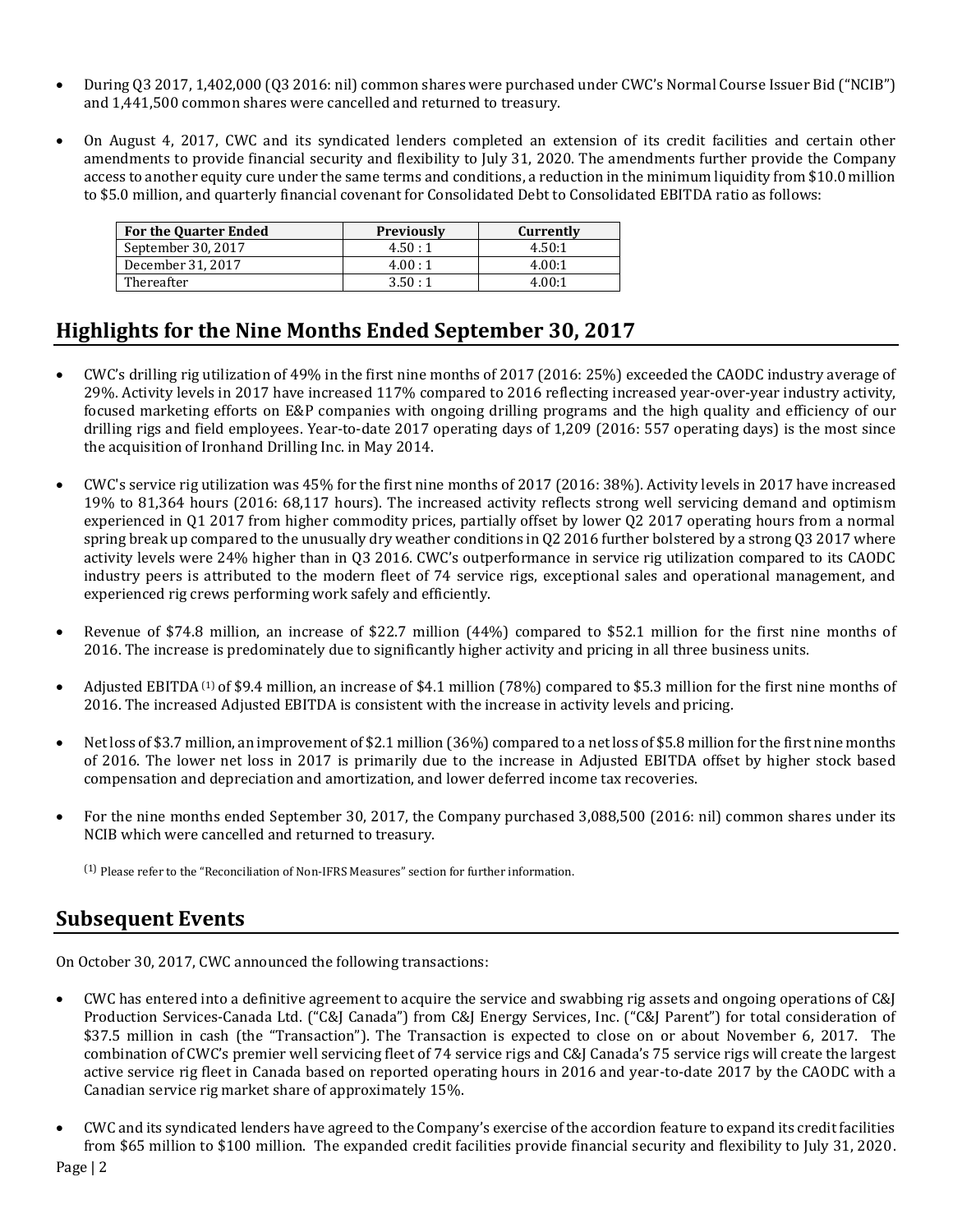The syndicate lenders have also provided consent to permit the acquisition of the C&J Canada assets with the expanded credit facilities. The expanded credit facilities will initially be used to complete the Transaction and upon the successful completion of the Rights Offering, will subsequently be available to assist the Company in completing further acquisitions, financing capital expenditures and for general working capital purposes.

 To repay a portion of the debt incurred to complete the Transaction, CWC will be offering rights (the "Rights") to holders of its common shares (the "Common Shares") of record at the close of business on November 15, 2017 (the "Record Date"). The Rights issued under the Rights Offering will expire on December 11, 2017 (the Rights Expiry Date"). Each registered shareholder of Common Shares on the Record Date will receive one (1) Right for each Common Share held by such shareholder. Three (3) Rights plus the sum of \$0.20 will entitle the Rights holder to subscribe for one Common Share. Eligible shareholders are entitled to subscribe for additional Common Shares, subject to certain limitations set out in the Company's rights offering circular (the "Rights Offering Circular"). Registered shareholders wishing to exercise their Rights must forward the completed Rights Certificates, together with the applicable funds to Computershare Trust Company of Canada, the rights agent of the Company, on or before the Rights Expiry Date. Shareholders who own their Common Shares through an intermediary, such as a bank, trust company, securities dealer or broker, will receive materials and instructions from their intermediary. Brookfield Capital Partners Ltd. and certain of its affiliates (collectively, "Brookfield"), the Company's significant shareholder which controls approximately 72.7% of the outstanding Common Shares, has indicated to the Company that provided that the Transaction is completed, it intends to participate in the Rights Offering to the fullest extent possible. A fully subscribed Rights Offering is expected to generate gross proceeds of approximately \$26 million.

For further information regarding the Transaction, please refer to the Press Release dated October 30, 2017 as filed on SEDAR.

## **Corporate Overview**

CWC Energy Services Corp. is a premier contract drilling and well servicing company operating in the WCSB with a complementary suite of oilfield services including drilling rigs, service rigs and coil tubing units. The Company's corporate office is located in Calgary, Alberta, with operational locations in Nisku, Grande Prairie, Slave Lake, Red Deer, Drayton Valley, Lloydminster, Provost and Brooks, Alberta. The Company's shares trade on the TSX Venture Exchange under the symbol "CWC".

|                                                                      |             | Three months ended<br>September 30, |        |             | Nine months ended<br>September 30, |        |
|----------------------------------------------------------------------|-------------|-------------------------------------|--------|-------------|------------------------------------|--------|
| \$ thousands, except shares, per share                               |             |                                     | Change |             |                                    | Change |
| amounts, and margins                                                 | 2017        | 2016                                | $\%$   | 2017        | 2016                               | $\%$   |
| <b>FINANCIAL RESULTS</b>                                             |             |                                     |        |             |                                    |        |
| Revenue                                                              |             |                                     |        |             |                                    |        |
| Contract drilling                                                    | 10,130      | 5,071                               | 100%   | 24,308      | 10,604                             | 129%   |
| Production services                                                  | 17,043      | 13,435                              | 27%    | 50,487      | 41,526                             | 22%    |
|                                                                      | 27,173      | 18,506                              | 47%    | 74,795      | 52,130                             | 43%    |
|                                                                      |             |                                     |        |             |                                    |        |
| Adjusted EBITDA (1)                                                  | 4,055       | 1,741                               | 133%   | 9,433       | 5,297                              | 78%    |
| Adjusted EBITDA margin $(\%)^{(1)}$                                  | 15%         | 9%                                  |        | 13%         | 10%                                |        |
|                                                                      |             |                                     |        |             |                                    |        |
| Funds from operations                                                | 4,055       | 1,741                               | 133%   | 9,433       | 5,297                              | 78%    |
| Net loss and comprehensive loss                                      | (638)       | (2,042)                             | (69%)  | (3,683)     | (5,751)                            | (36%)  |
| Net loss and comprehensive loss margin (%)                           | (2%)        | $(11\%)$                            | 9%     | (5%)        | $(11\%)$                           | 6%     |
|                                                                      |             |                                     |        |             |                                    |        |
| Per share information                                                |             |                                     |        |             |                                    |        |
| Weighted average number of shares<br>outstanding - basic and diluted | 392,935,814 | 390,319,009                         |        | 392,604,720 | 336,130,388                        |        |
| Adjusted EBITDA $(1)$ per share – basic and                          |             |                                     |        |             |                                    |        |
| diluted                                                              | \$0.01      | \$0.00                              |        | \$0.02      | \$0.02                             |        |
| Net loss per share - basic and diluted                               | \$0.00      | $(\$0.01)$                          |        | $(\$0.01)$  | $(\$0.02)$                         |        |

## **Financial and Operational Highlights**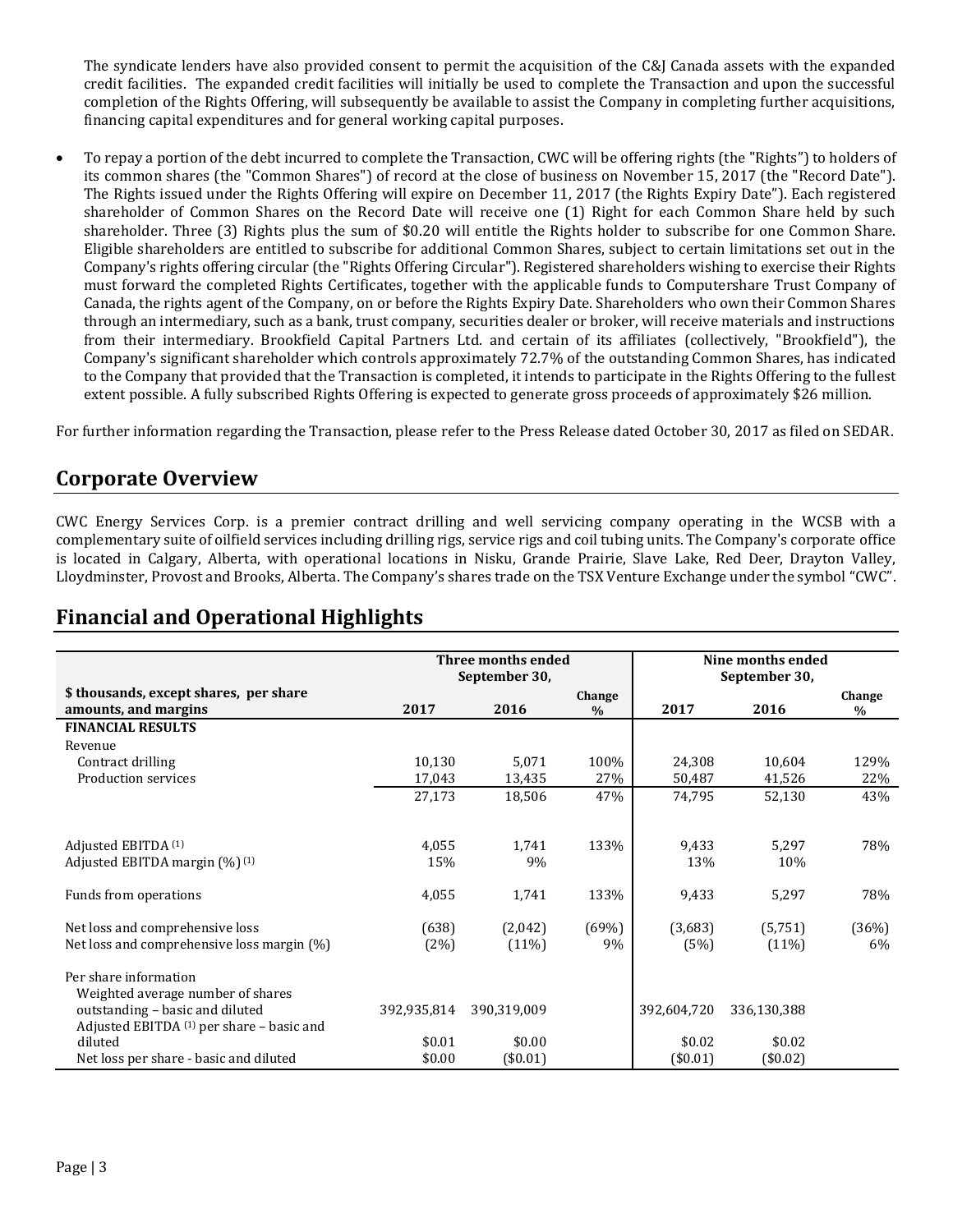| \$ thousands, except ratios                      | September 30, 2017 | December 31, 2016 |
|--------------------------------------------------|--------------------|-------------------|
|                                                  |                    |                   |
| <b>FINANCIAL POSITION AND LIQUIDITY</b>          |                    |                   |
| Working capital (excluding debt) (1)             | 14,567             | 11,333            |
| Working capital (excluding debt) ratio (1)       | 2.7:1              | 2.5:1             |
| Total assets                                     | 208,355            | 210,750           |
| Total long-term debt (including current portion) | 34,404             | 33,142            |
| Shareholders' equity                             | 151,833            | 155,482           |

 $\overline{(1)}$  Please refer to the "Reconciliation of Non-IFRS Measures" section for further information.

Working capital (excluding debt) has increased 29% since December 31, 2016 due to increased accounts receivable from higher revenue in Q3 2017 offset by higher current liabilities. Long-term debt (including current portion) has increased by \$1.3 million mainly due to timing differences in working capital which has increased by \$3.2 million. Additionally, funds from operations were used for capital expenditures and to purchase shares under the NCIB. Shareholders' equity has decreased since December 31, 2016 due to the net loss for the nine months ended September 30, 2017 and the purchase and cancellation of common shares under the NCIB program offset by the issuance of common shares under the Company stock option and restricted share plans.

# **Operational Overview**

### **Contract Drilling**

CWC Ironhand Drilling, the Company's Contract Drilling segment, has a fleet of nine telescopic double drilling rigs with depth ratings from 3,200 to 5,000 metres, eight of nine rigs have top drives and two have pad rig walking systems. The drilling rig fleet has an average age of eight years. All of the drilling rigs are well suited for the most active depths for horizontal drilling in the WCSB, including the Montney, Cardium, Duvernay and other deep basin horizons. In Q3 2017, the Company completed the upgrades to Drilling Rig #4 to a high specification rig capable of racking over 6,500 metres of drill pipe. The upgrade is part of the Company's strategic initiatives to increase the capabilities of its existing fleet to meet the growing demands of E&P customers for deeper depths at a cost effective price.

|                                             |                          |                 |                | Three months ended |                |                 |          |          |
|---------------------------------------------|--------------------------|-----------------|----------------|--------------------|----------------|-----------------|----------|----------|
|                                             | Sep. 30,                 | <b>Jun. 30,</b> | Mar. 31,       | Dec. 31,           | Sep. 30,       | <b>Jun. 30,</b> | Mar. 31, | Dec. 31, |
| <b>OPERATING HIGHLIGHTS</b>                 | 2017                     | 2017            | 2017           | 2016               | 2016           | 2016            | 2016     | 2015     |
| <b>Drilling Rigs</b>                        |                          |                 |                |                    |                |                 |          |          |
| Active drilling rigs, end of period         | 9                        | 9               | 9              | 9                  | 9              | 8               | 8        | 9        |
| Inactive drilling rigs, end of period       | $\overline{\phantom{a}}$ |                 | $\blacksquare$ |                    | $\blacksquare$ |                 |          |          |
| Total drilling rigs, end of period          | 9                        | 9               | 9              | 9                  | 9              | 9               | 9        | 9        |
|                                             |                          |                 |                |                    |                |                 |          |          |
| Revenue per operating day (1)               | \$19,424                 | \$19,575        | \$20,942       | \$20,623           | \$16,835       | \$21,754        | \$21,565 | \$24,996 |
| Drilling rig operating days                 | 522                      | 155             | 532            | 257                | 301            | 65              | 191      | 191      |
| Drilling rig utilization $\frac{9}{12}$ (2) | 63%                      | 19%             | 66%            | 31%                | 37%            | 9%              | 26%      | 23%      |
| CAODC industry average utilization %        | 29%                      | 17%             | 40%            | 24%                | 17%            | 7%              | 20%      | 20%      |
| Wells drilled                               | 29                       | 17              | 41             | 21                 | 21             | 5               | 14       | 16       |
| Average days per well                       | 18.0                     | 9.1             | 13.0           | 12.2               | 14.3           | 13.0            | 13.6     | 11.9     |
| Meters drilled (thousands)                  | 112.2                    | 45.6            | 151.8          | 82.0               | 70.0           | 19.5            | 56.0     | 59.9     |
|                                             |                          |                 |                |                    |                |                 |          |          |
| Meters drilled per day                      | 215                      | 294             | 285            | 319                | 232            | 300             | 293      | 314      |
| Average meters per well                     | 3,869                    | 2,684           | 3,702          | 3,906              | 3,332          | 3,903           | 4,000    | 3,741    |

(1) Revenue per operating day is calculated based on operating days (i.e. spud to rig release basis). New or inactive drilling rigs are added based on the first day of field service.

(2)Drilling rig utilization is calculated based on operating days (i.e. spud to rig release basis) in accordance with the methodology prescribed by the CAODC.

Contract Drilling revenue of \$10.1 million for Q3 2017 (Q3 2016: \$5.1 million) was achieved with a utilization rate of 63% (Q3 2016: 37%), compared to the CAODC industry average of 29%. CWC achieved 522 drilling rig operating days in Q3 2017, a 73% increase from Q3 2016 reflecting increased year-over-year industry activity, focused marketing efforts on E&P companies with ongoing drilling programs and the high quality and efficiency of our drilling rigs and field employees. Q3 2017 revenue was 100% higher compared to Q3 2016 as increased activity was combined with a 15% increase in revenue per operating day.

Contract Drilling revenue of \$24.3 million for the nine months ended September 30, 2017 (2016: \$10.6 million) was realized as a result of a 117% increase in drilling rig operating days to 1,209 days (2016: 557). CWC's utilization rate of 49% continues to exceed the CAODC industry average of 29% and has increased from 25% for the nine months ended September 30, 2016 when CWC marketed only 8 of 9 drilling rigs for the first half of the year. Increased activity was complemented by average revenue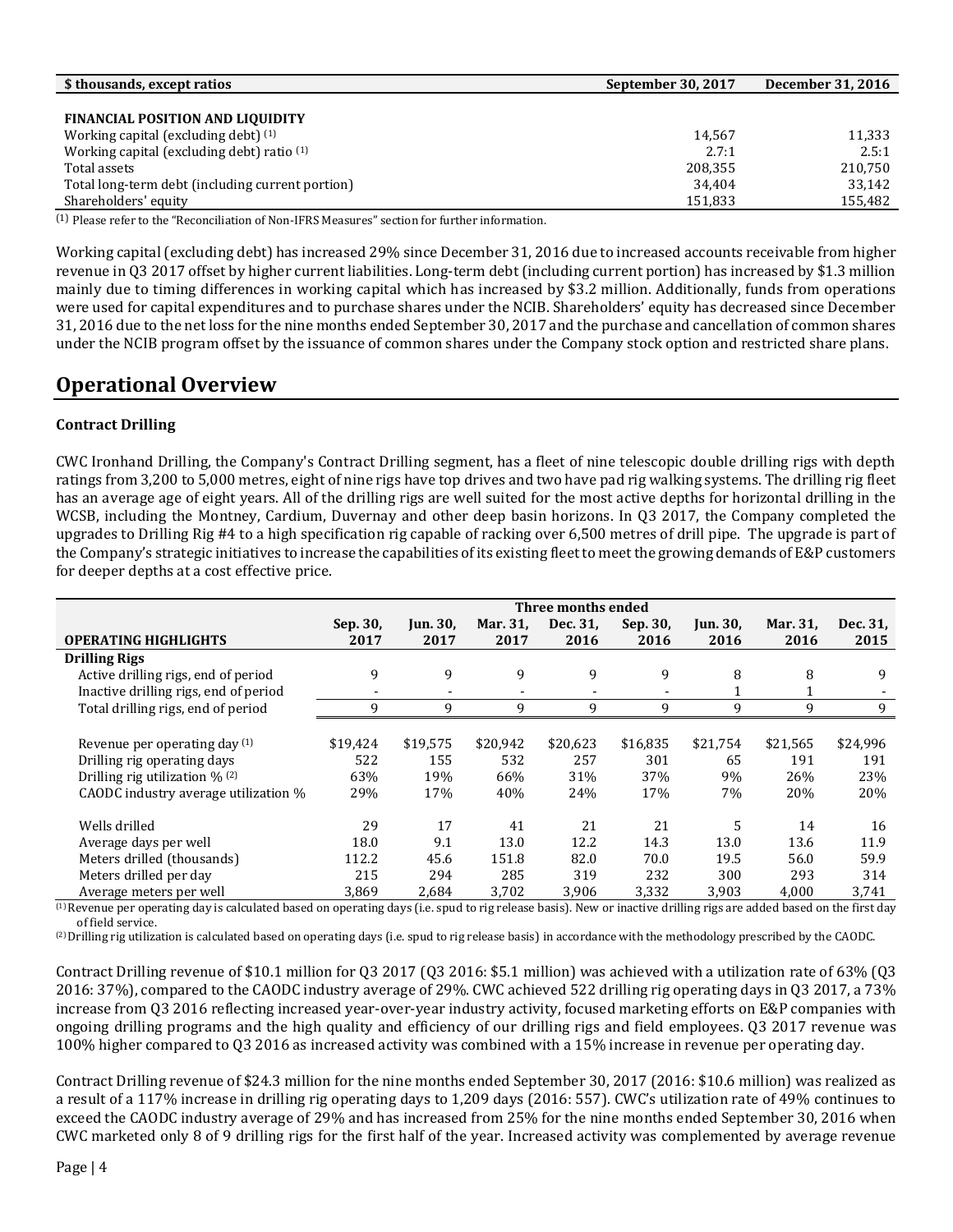per operating day of \$20,106 in the first nine months of 2017, 6% higher than the same period in 2016. Improved financial performance for the first nine months of 2017 reflect higher industry activity due to higher average crude oil prices, despite experiencing a modest pull back in Q2 2017 and Q3 2017, and to CWC's modern, relevant, well maintained and cost effective drilling rigs as well as a solid reputation for safe and efficient operations, exceptional management and experienced drilling rig crews.

### **Production Services**

CWC is the second largest service rig provider in the WCSB, based on our modern fleet of 74 service rigs as at September 30, 2017 which consists of 41 single, 27 double, and 6 slant rigs. At an average age of ten years, CWC's fleet is amongst the newest in the WCSB and provides services which include completions, maintenance, workovers and abandonments with depth ratings from 1,500 to 5,000 metres. CWC has chosen to park seven of its service rigs and focus its sales and operational efforts on the remaining 67 active service rigs with one temporarily taken out of service in the first nine months of 2017 to complete its Level IV recertification.

CWC's Class I, II and III coil tubing units have depth ratings from 1,500 to 4,000 metres. As at September 30, 2017, the Company's fleet of ten coil tubing units consists of six Class I, three Class II and one Class III coil tubing units. In light of competitive challenges for CWC's Class III coil tubing unit, the Company has chosen to focus its sales and operational efforts on its nine Class I and II coil tubing units which are better suited at servicing SAGD wells, which are shallower in depth and more appropriate for these coil tubing operations.

|                                             |                  |                         |                  | Three months ended |                  |                  |                  |                  |
|---------------------------------------------|------------------|-------------------------|------------------|--------------------|------------------|------------------|------------------|------------------|
| <b>OPERATING HIGHLIGHTS</b>                 | Sep. 30,<br>2017 | <b>Jun. 30,</b><br>2017 | Mar. 31,<br>2017 | Dec. 31,<br>2016   | Sep. 30,<br>2016 | Jun. 30,<br>2016 | Mar. 31,<br>2016 | Dec. 31,<br>2015 |
| <b>Service Rigs</b>                         |                  |                         |                  |                    |                  |                  |                  |                  |
| Active service rigs, end of period          | 66               | 66                      | 66               | 67                 | 66               | 65               | 65               | 64               |
| Inactive service rigs, end of period        | 8                | 8                       | 8                |                    | 8                | 9                | 9                | 10               |
| Total service rigs, end of period           | 74               | 74                      | 74               | 74                 | 74               | 74               | 74               | 74               |
|                                             |                  |                         |                  |                    |                  |                  |                  |                  |
| Operating hours                             | 28,320           | 20,047                  | 32,997           | 27,091             | 22,927           | 21,724           | 23,466           | 21,008           |
| Revenue per hour                            | \$559            | \$551                   | \$584            | \$536              | \$543            | \$548            | \$580            | \$615            |
| Service rig utilization $\%$ <sup>(1)</sup> | 47%              | 33%                     | 56%              | 45%                | 38%              | 37%              | 40%              | 36%              |
| <b>Coil Tubing Units</b>                    |                  |                         |                  |                    |                  |                  |                  |                  |
| Active coil tubing units, end of period     | 9                | 9                       | 9                | 8                  | 8                | 8                | 8                | 8                |
| Inactive coil tubing units, end of period   |                  |                         |                  | 2                  | 1                |                  |                  |                  |
| Total coil tubing units, end of period      | 10               | 10                      | 10               | 10                 | 9                | 9                | 9                | 9                |
|                                             |                  |                         |                  |                    |                  |                  |                  |                  |
| Operating hours                             | 1,783            | 1,557                   | 4,243            | 2,349              | 2,160            | 1,147            | 3,034            | 1,665            |
| Revenue per hour                            | \$688            | \$657                   | \$491            | \$507              | \$458            | \$508            | \$662            | \$657            |
| Coil tubing units utilization $\%$ (2)      | 22%              | 19%                     | 52%              | 32%                | 29%              | 16%              | 42%              | 23%              |

 $<sup>(1)</sup>$  Service rig utilization is calculated based on 10 hours a day, 365 days a year. New service rigs are added based on the first day of field service. Service rigs</sup> requiring their 24,000 hour recertification, refurbishment or have been otherwise removed from service for greater than 90 days are excluded from the utilization calculation until their first day back in field service.

 $^{(2)}$  Coil tubing unit utilization is calculated based on 10 hours a day, 365 days a year. New coil tubing units are added based on the first day of field service.

Production Services revenue was \$17.0 million in Q3 2017, up \$3.6 million (27%) compared to \$13.4 million in Q3 2016 primarily as a result of service rig utilization of 47% in Q3 2017 (Q3 2016: 38%) with 28,320 operating hours, 24% higher than the 22,927 operating hours in Q3 2016. During Q3 2017, approximately 2,616 operating hours (Q3 2016: 5,000 operating hours) were lost due to unusually wet weather. In addition, project delays caused by crew shortages in our key operating areas and the change in ownership of land and wells amongst two of our largest E&P customers in our most active operating region contributed to what would otherwise have been an extremely busy quarter.

CWC's coil tubing utilization of 22% in Q3 2017 (Q3 2016: 29%) with 1,783 operating hours declined from 2,160 operating hours in Q3 2016. Operating hours were negatively impacted by the extremely low natural gas prices and lower crude oil prices throughout much of Q3 2017 causing delays in allocation and commitment of capital by our E&P customers, particularly in SAGD wells. These capital allocation delays were further impacted by abnormally wet weather conditions in September 2017 and change of ownership in land and well positions among some of CWC's key customers. Average revenue per hour for coil tubing units of \$688 in Q3 2017 is 50% higher than \$458 in Q3 2016 which reflects some modest price improvements, but is primarily due to a higher mix of deeper Class II units generating revenue in Q3 2017 compared to lower priced, shallow Class I units generating revenue in Q3 2016.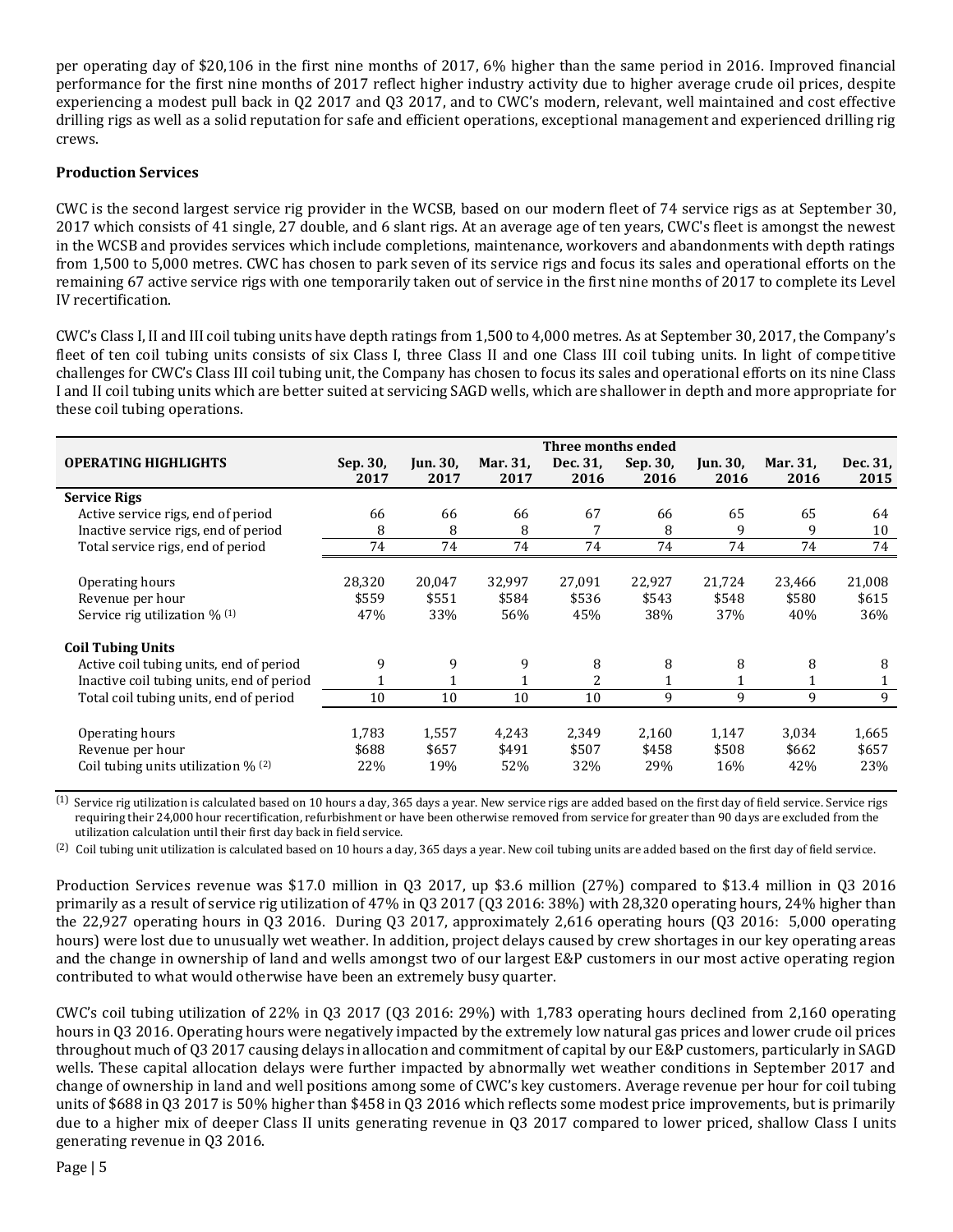For the nine months ended September 30, 2017, Production Services revenue of \$50.5 million was 22% higher than the \$41.5 million achieved in the same nine month period in 2016 driven by service rig utilization of 45% (2016: 38%) with 81,364 service rig operating hours in the first nine months of 2017; a 19% increase to the 68,117 operating hours for the same period in 2016. In addition for the first nine months of 2017, coil tubing unit operating hours increased 20% to 7,583 operating hours (2016: 6,341 operating hours) which helped contribute to the increased Production Services revenue year-to-date in 2017 compared to 2016. Strong Q1 2017 well servicing demand and optimism from improved commodity prices was partially offset by lower Q2 2017 service rig operating hours driven by normal spring breakup compared to the unusually dry weather which allowed equipment and field employees to return to work earlier than normal in Q2 2016. The year-to-date 2017 results were further bolstered by a strong Q3 2017 where service rig activity levels were 24% higher than in Q3 2016, which experienced unusually wet weather having a significantly negative impact on operating hours and revenue in Q3 2016.

# **Outlook**

The optimism built up in Q1 2017 over improved crude oil prices as a result of the November 30, 2016 decision by OPEC to curtail production, turned to uncertainty in Q2 2017 as U.S. drilling activity, production and inventory levels increased to offset the OPEC production cuts resulting in continued oversupply of global crude oil inventory. In Q3 2017, some optimism returned for crude oil prices as the steady decline since April 2017 in U.S. crude oil inventory storage levels finally dropped to within the upper band of the five year range of 340 to 470 million bbl at the end of Q3 2017. Crude oil, as represented by WTI, averaged US\$48.18/bbl in Q3 2017, consistent with the Q2 2017 average price of US\$48.15/bbl, and a 7% increase from the Q3 2016 average price of US\$44.99/bbl. Natural gas prices were particularly volatile as AECO, averaged \$1.36/GJ in Q3 2017; a decrease of 48% from the Q2 2017 average price of \$2.64/GJ and a decrease of 39% from the Q3 2016 average price of \$2.22/GJ as Canadian natural gas storage levels increased from slightly above the five year average at the start of Q3 2017 to the upper band of the five year range of between 580 to 750 bcf at the end of Q3 2017. Despite the uncertainty over commodity prices, on October 31, 2017, the Petroleum Services Association of Canada ("PSAC") announced its forecast of 7,900 wells to be drilled in 2018; an increase of 5% from the 7,550 wells forecast to be drilled in 2017.

CWC is experiencing continued strong utilization in its drilling rig and service rig business units well above the CAODC industry averages. The Company currently has seven drilling works working and expects to have eight of its nine (89%) drilling rigs working until Q2 2018 spring breakup. Similar to CWC's drilling rigs, the Company's service rigs continue to see strong industry demand with a modest price increase of approximately 5% in Q4 2017. Aggressive pricing from competitors will continue to limit the ability to raise day and hourly rates substantially in the near term. Given the industry's competitive pricing pressures on our day and hourly rates, CWC has sustainably positioned itself as a low cost contractor for its E&P customers providing the highest quality service from the highest quality people at reasonable prices. The Company has been able to do this by carefully managing fixed and discretionary costs on its relatively modern fleet of equipment with ongoing repairs and maintenance capital being low and predictable. As a result, CWC has demonstrated an ability to consistently generate positive Adjusted EBITDA and cash flow in each of its last 17 quarters, despite significantly reduced customer pricing over the last 2.75 years.

While CWC continues to maintain focus on its operational and financial performance, it also recognizes the need to pursue opportunities that create long-term shareholder value. On May 4, 2017, CWC announced a process to review strategic alternatives with a view to maximizing shareholder value by capitalizing on CWC's strong financial and operational performance, market share and attractive fleet of modern assets. This strategic alternatives review process has resulted in the announcement on October 30, 2017 of CWC's purchase of C&J Canada's service and swabbing rig assets to become the largest service rig company in Canada by operating hours, according to the CAODC, with 110 active service rigs and approximately 15% of the Canadian service rig market share. The Transaction is expected to be accretive to CWC on an Adjusted EBITDA, cash flow and earnings per share basis. The Company anticipates closing of the Transaction on or about November 6, 2017. CWC will continue to pursue further opportunities to consolidate the North American drilling and well servicing industry as such other opportunities were revealed in its review of strategic alternatives. CWC cautions that there are no guarantees that other strategic opportunities will result in a transaction, or if a transaction is undertaken, as to its terms or timing.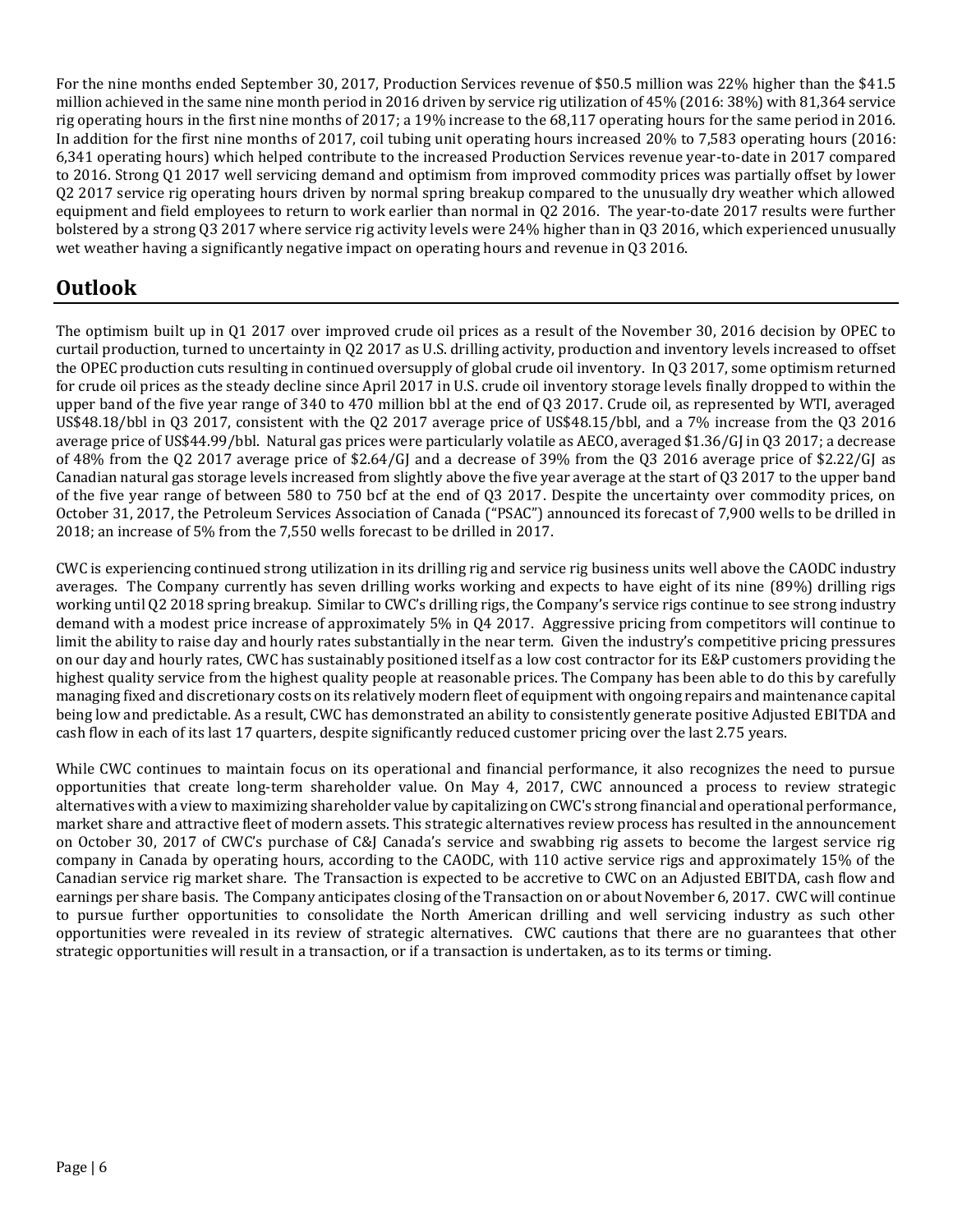|                               | Three months<br>ended<br>September 30, |        |                     |                         | Nine months ended<br>September 30, |        |              |                |
|-------------------------------|----------------------------------------|--------|---------------------|-------------------------|------------------------------------|--------|--------------|----------------|
| \$ thousands                  | 2017                                   | 2016   | <b>Change</b><br>\$ | Change<br>$\frac{0}{0}$ | 2017                               | 2016   | Change<br>\$ | Change<br>$\%$ |
| Revenue                       |                                        |        |                     |                         |                                    |        |              |                |
| Contract drilling             | 10.130                                 | 5.071  | 5.059               | 100%                    | 24,308                             | 10.604 | 13,704       | 129%           |
| Production services           | 17,043                                 | 13,435 | 3,608               | 27%                     | 50,487                             | 41,526 | 8,961        | 22%            |
|                               | 27,173                                 | 18,506 | 8.667               | 47%                     | 74,795                             | 52,130 | 22,665       | 43%            |
| Direct operating expenses     |                                        |        |                     |                         |                                    |        |              |                |
| Contract drilling             | 7,233                                  | 4,376  | 2,857               | 65%                     | 17,664                             | 8,418  | 9,246        | 110%           |
| Production services           | 12,726                                 | 9,583  | 3,143               | 33%                     | 38,077                             | 29,543 | 8,534        | 29%            |
|                               | 19,959                                 | 13,959 | 6,000               | 43%                     | 55,741                             | 37,961 | 17,780       | 47%            |
| Gross margin $(1)$            |                                        |        |                     |                         |                                    |        |              |                |
| Contract drilling             | 2,897                                  | 695    | 2,202               | 317%                    | 6,644                              | 2,186  | 4,458        | 204%           |
| Production services           | 4,317                                  | 3,852  | 465                 | 12%                     | 12,410                             | 11,983 | 427          | 4%             |
|                               | 7,214                                  | 4,547  | 2,667               | 59%                     | 19,054                             | 14,169 | 4,885        | 34%            |
| Gross margin percentage $(1)$ |                                        |        |                     |                         |                                    |        |              |                |
| Contract drilling             | 29%                                    | 14%    |                     | 15%                     | 27%                                | 21%    |              | 6%             |
| Production services           | 25%                                    | 29%    |                     | (4%)                    | 25%                                | 29%    |              | (4%)           |
|                               | 27%                                    | 25%    |                     | 2%                      | 25%                                | 27%    |              | (2%)           |

#### **Revenue, Direct Operating Expenses and Gross Margin**

(1) Please refer to the "Reconciliation of Non-IFRS Measures" section for further information.

Q3 2017 revenue of \$27.2 million, an increase of \$8.7 million (47%) compared to \$18.5 million in Q3 2016. The increase in revenue is due to a combination of an increase in the Contract Drilling segment of \$5.1 million (100%) and an increase of \$3.6 million (27%) in the Production Services segment in Q3 2017 compared to Q3 2016. The main drivers of the increase in Q3 2017 over Q3 2016 were increased drilling rig utilization of 63% in Q3 2017 (Q3 2016: 37%) and increased service rig utilization of 47% in Q3 2017 (Q3 2016: 38%), partially offset by a decrease in coil tubing utilization of 22% in Q3 2017 (Q3 2016: 29%).

For the first nine months of 2017, revenue of \$74.8 million, an increase of \$22.7 million (43%) compared to \$52.1 million in the first nine months of 2016. The increase in revenue is due to higher Contract Drilling revenue of \$13.7 million (129%) combined with an increase of \$9.0 million (22%) in the Production Services segment for the first nine months of 2017 compared to the same period in 2016. Of the \$13.7 million increase in Contract Drilling revenue, approximately 90% is due to higher activity, while 10% is due to pricing as average revenue per operating day in 2017 of \$20,106 is 6% higher than the 2016 average revenue per operating day of \$19,041. Production Services revenue for the first nine months of 2017 was \$9.0 million (22%) higher than the first nine months of 2016 as the increase in service rig and coil tubing activity (operating hours) was complemented by slightly higher pricing (revenue per hour).

Higher industry activity in 2017 allowed CWC to diversify its customer base and reduce reliance on its top customers. Revenue contribution from the Company's top ten customers dropped from 76% for the first nine months of 2016 to 67% for the same period in 2017 with CWC's top customer's revenue contribution dropping from 36% in the first nine months of 2016 to 20% for the same period in 2017.

Approximately 64% (2016: 79%) of revenue in the first nine months of 2017 was from work on crude oil wells while 36% (2016: 19%) was from natural gas wells (2016: Other: 2%). Further, approximately 39% (2016: 24%) of revenue was related to drilling and completions work, 36% (2016: 66%) from maintenance and workovers on producing wells and 25% (2016: 10%) from abandonments.

Many direct operating expenses, including labour costs related to field operating employees, are variable in nature and increase or decrease with activity levels such that changes in operating costs generally correspond to changes in revenue or activity levels. Contract Drilling's gross margin percentage of 29% in Q3 2017 is higher than the 14% in Q3 2016 and the 27% for the first nine months of 2017 is higher than the 21% for the first nine months of 2016 as a result of higher activity levels and pricing. Production Services' gross margin of 25% in Q3 2017 and for the first nine months of 2017 is 4% lower than 29% in Q3 2016 and the first nine months of 2016. The decrease in Production Services' gross margin is a result of an unusually high percentage of service rigs operating 24 hours a day in Q2 and Q3 2016 with no corresponding activity in Q2 and Q3 2017, which resulted in significantly higher gross margins. In addition, the higher activity levels in the first nine months of 2017 compared to the same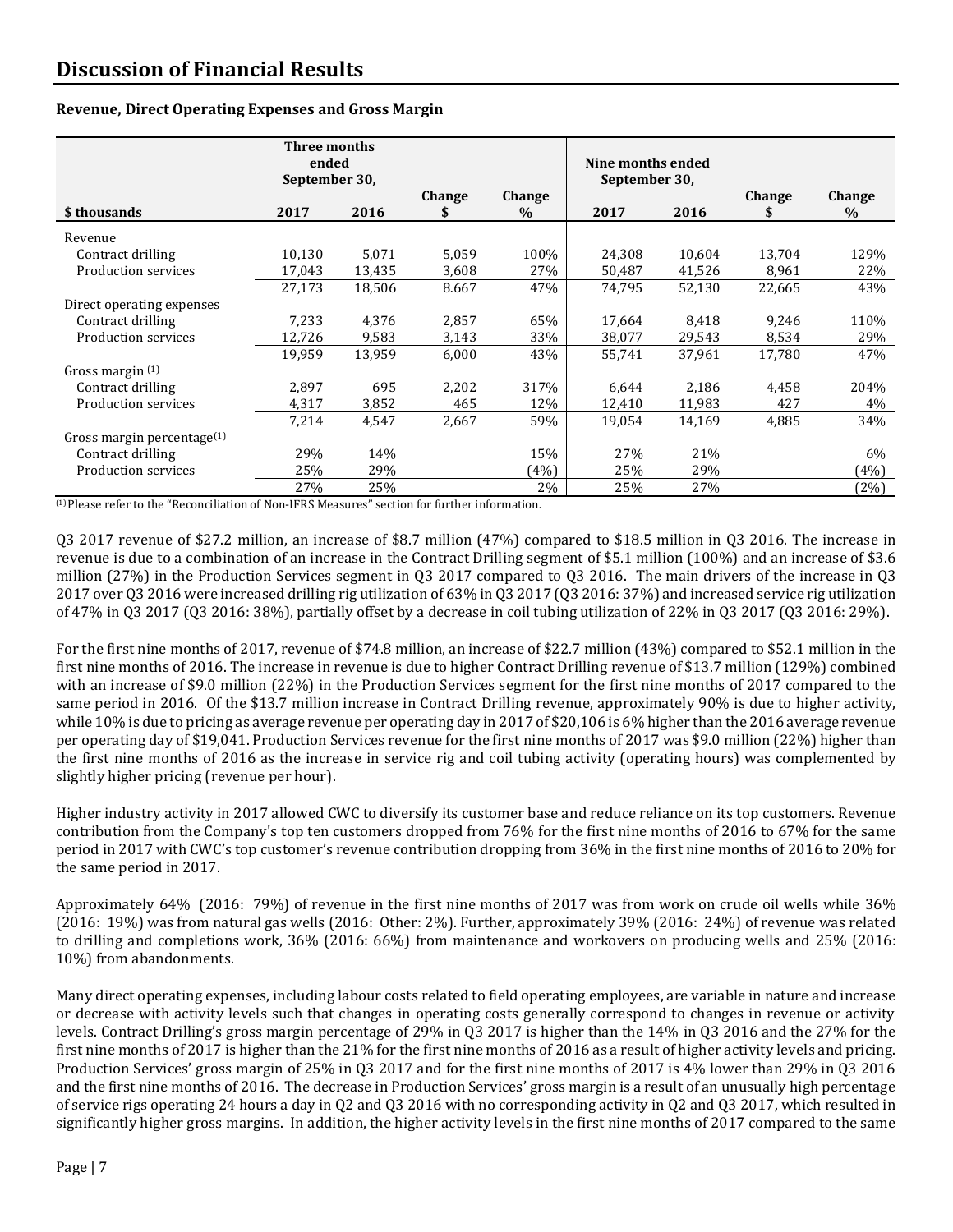period in 2016 resulted in increases in repair and maintenance and higher fuel costs for the Production Services segment, in part due to the introduction of the Alberta Carbon Tax Levy on January 1, 2017.

### **Selling and Administrative Expenses**

|                            | Three months ended<br>September 30, |       |               |                |       | Nine months ended<br>September 30, |               |                |
|----------------------------|-------------------------------------|-------|---------------|----------------|-------|------------------------------------|---------------|----------------|
| \$ thousands               | 2017                                | 2016  | <b>Change</b> | Change<br>$\%$ | 2017  | 2016                               | <b>Change</b> | Change<br>$\%$ |
| Selling and administrative |                                     |       |               |                |       |                                    |               |                |
| expenses                   | 3.159                               | 2.806 | 353           | 13%            | 9.621 | 8.872                              | 749           | 8%             |

Selling and administrative expenses of \$3.2 million in Q3 2017, an increase of \$0.4 million (13%) compared to \$2.8 million in Q3 2016. Selling and administrative expenses of \$9.6 million for the nine months ended September 30, 2017, an increase of \$0.7 million (8%) compared to \$8.9 million in the first nine months of 2016. The increased selling and administrative expenses are due primarily to additional costs to recruit field employees combined with other costs incurred due to significantly higher yearover-year activity levels across all segments. Also, severance payments totaling \$0.1 million were paid in Q2 2017. Most selling and administrative expenses, such as building and office rent and administrative salaries are fixed and are not subject to significant fluctuation on a quarterly basis. Other costs such as travel, training, professional and legal fees can fluctuate depending on specific activity or services required in the period.

#### **Adjusted EBITDA**

|                                   |       |       | Nine months ended<br>September 30, |                |         |         |               |                |
|-----------------------------------|-------|-------|------------------------------------|----------------|---------|---------|---------------|----------------|
| \$ thousands                      | 2017  | 2016  | <b>Change</b>                      | Change<br>$\%$ | 2017    | 2016    | <b>Change</b> | Change<br>$\%$ |
| Adjusted EBITDA <sup>(1)</sup>    |       |       |                                    |                |         |         |               |                |
| Contract drilling                 | 2.654 | 345   | 2.309                              | 669%           | 5.967   | 1,426   | 4.541         | 318%           |
| Production services               | 2,373 | 2.219 | 154                                | 7%             | 6.308   | 6,914   | (606)         | (9%)           |
| Corporate                         | (972) | (823) | (149)                              | 18%            | (2,842) | (3,043) | 201           | (7%)           |
|                                   | 4,055 | 1,741 | 2,314                              | 133%           | 9,433   | 5,297   | 4,136         | 78%            |
| Adjusted EBITDA margin (%)<br>(1) | 15%   | 9%    | n/a                                | 6%             | 13%     | 10%     | n/a           | 3%             |

(1) Please refer to the "Reconciliation of Non-IFRS Measures" section for further information.

Management uses Adjusted EBITDA as a measure of the cash flow generated by the Company. Positive Adjusted EBITDA provides the cash flow needed to grow the business through purchase of new equipment or business acquisitions, fund working capital, service and reduce outstanding long-term debt, pay a dividend or repurchase outstanding common shares under the NCIB.

Adjusted EBITDA of \$4.1 million in Q3 2017, an increase of \$2.3 million (133%) compared to \$1.7 million in Q3 2016. The increase in Adjusted EBITDA is due to the \$2.5 million increase in the Contract Drilling and Production Services segments, driven by higher year-over-year activity and pricing, offset by higher Corporate expenses.

For the first nine months of 2017, Adjusted EBITDA of \$9.4 million, an increase of \$4.1 million (78%) compared to \$5.3 million in the first nine months of 2016. The increased in Adjusted EBITDA is consistent with increased activity and pricing from Contract Drilling (\$4.5 million) and lower Corporate expenses (\$0.2 million), offset by higher selling and administrative expenses (\$0.6 million) in the Production Services segment incurred to support increased activity.

#### **Stock Based Compensation**

| Three months ended<br>September 30, |      |      |        |                | Nine months ended<br>September 30, |      |        |                |
|-------------------------------------|------|------|--------|----------------|------------------------------------|------|--------|----------------|
| \$ thousands                        | 2017 | 2016 | Change | Change<br>$\%$ | 2017                               | 2016 | Change | Change<br>$\%$ |
| Stock based compensation            | 165  | 132  | 33     | 25%            | 591                                | 351  | 240    | 68%            |

Stock based compensation is primarily a function of outstanding stock options and restricted share units ("RSU's") being expensed over their vesting term. As a generalization, a higher stock based compensation expense will result from a higher trading price of CWC's common shares at the time the stock options and RSU's are granted.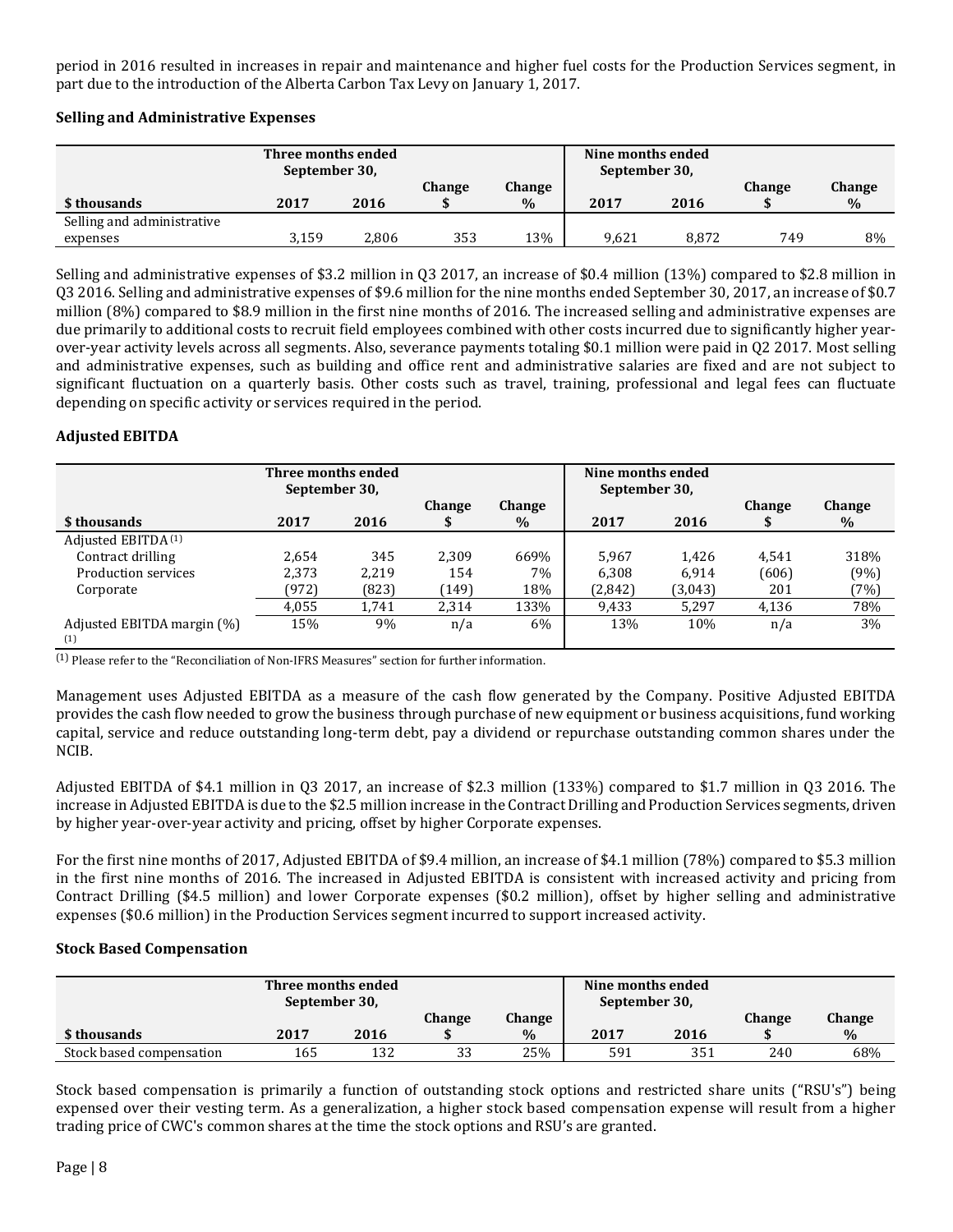Stock based compensation of \$0.2 million in Q3 2017, an increase of \$0.1 million (25%) compared to \$0.1 million in Q3 2016. Stock based compensation of \$0.6 million for the nine months ended September 30, 2017, an increase of \$0.2 million (68%) compared to \$0.4 million in the first nine months of 2016. The increase in 2017 stock based compensation is primarily due to higher forfeiture of stock options and RSU's in 2016 on the departure of a several employees.

#### **Finance Costs**

|               | Three months ended<br>September 30, |      |        |        |       | Nine months ended<br>September 30, |        |                 |
|---------------|-------------------------------------|------|--------|--------|-------|------------------------------------|--------|-----------------|
|               |                                     |      | Change | Change |       |                                    | Change | Change          |
| \$ thousands  | 2017                                | 2016 |        | $\%$   | 2017  | 2016                               |        | $\%$            |
| Finance costs | 333                                 | 596  | (263)  | (44%)  | 448.، | 2.013                              | (565)  | $^{\prime}28\%$ |

Finance costs of \$0.3 million in Q3 2017, a decrease of \$0.3 million (-44%) compared to \$0.6 million in Q3 2016. Finance costs were \$1.4 million for the nine months ended September 30, 2017, a decrease of \$0.6 million (-28%) compared to \$2.0 million in the first nine months of 2016. The decrease in finance costs was due to lower average interest rates, and a reduction in the average outstanding borrowing in 2017 when compared to 2016 following the July 2017 repayment of \$7.6 million from the proceeds of the \$14.6 million rights offering in June 2016.

#### **Depreciation and Amortization**

| Three months ended<br>September 30, |       |       |                 |          | Nine months ended<br>September 30, |        |                  |          |
|-------------------------------------|-------|-------|-----------------|----------|------------------------------------|--------|------------------|----------|
| \$ thousands                        | 2017  | 2016  | <b>Change S</b> | Change % | 2017                               | 2016   | <b>Change</b> \$ | Change % |
| <b>Depreciation and</b>             |       |       |                 |          |                                    |        |                  |          |
| Amortization                        |       |       |                 |          |                                    |        |                  |          |
| Contract drilling                   | 1,830 | 1.090 | 740             | 68%      | 4.242                              | 2,300  | 1.942            | 84%      |
| Production services                 | 2,643 | 2.575 | 68              | 3%       | 7.929                              | 8,091  | (162)            | (2%)     |
| Corporate                           | 39    | 40    | 11              | (3%)     | 121                                | 124    | (3)              | (2%)     |
|                                     | 4.512 | 3.705 | 807             | 22%      | 12.292                             | 10,515 | 1.777            | 17%      |

Depreciation and amortization for drilling rigs and service rigs are predominately based on operating days and hours. Coil tubing units, capitalized recertifications and other production equipment are depreciated on a straight line basis resulting in consistent depreciation and amortization expense regardless of activity. Amortization of Intangibles is based on estimated remaining life. As such, the change in depreciation for Q3 2017 and the nine months ended September 30, 2017 predominately reflect changes in utilizations compared to the same periods in 2016.

### **Loss (Gain) on Disposal of Equipment**

| Three months ended<br>September 30,     |       |      |               |                | Nine months ended<br>September 30, |      |        |                       |
|-----------------------------------------|-------|------|---------------|----------------|------------------------------------|------|--------|-----------------------|
| \$ thousands                            | 2017  | 2016 | <b>Change</b> | Change<br>$\%$ | 2017                               | 2016 | Change | <b>Change</b><br>$\%$ |
| Loss (gain) on disposal of<br>equipment | (114) | 49   | (163)         | (333%)         | 72)                                | 163  | (235)  | $144\%$               |

Management continually monitors the asset mix and equipment needs and invests and divests assets as needed to optimize operations. During Q3 2017 and the first nine months of 2017, the gain on disposal of equipment was the result of the sale of equipment with proceeds on sale of \$0.1 million (Q3 2016: \$0.02 million) and \$0.2 million (2016: \$0.2 million) respectively.

#### **Deferred Income Taxes**

|                                                                     | Three months ended<br>September 30, |         | Nine months ended<br>September 30, |         |  |
|---------------------------------------------------------------------|-------------------------------------|---------|------------------------------------|---------|--|
| \$ thousands                                                        | 2017                                | 2016    | 2017                               | 2016    |  |
| Net loss before income taxes                                        | (841)                               | (2,741) | (4,826)                            | (7,745) |  |
| Deferred income tax recovery                                        | (203)                               | (699)   | (1, 143)                           | (1,994) |  |
| Deferred income tax recovery as a % of net loss before income taxes | 24%                                 | 26%     | 24%                                | 26%     |  |
| Expected statutory income tax rate                                  | 27%                                 | 27%     | 27%                                | 27%     |  |

Income taxes are a function of taxable income and are calculated differently than accounting net income. Differences between accounting net income and taxable income include such things as gains or losses on disposal of fixed assets, stock based compensation, differences between income tax estimates and actual tax filings, goodwill impairment, and other differences. The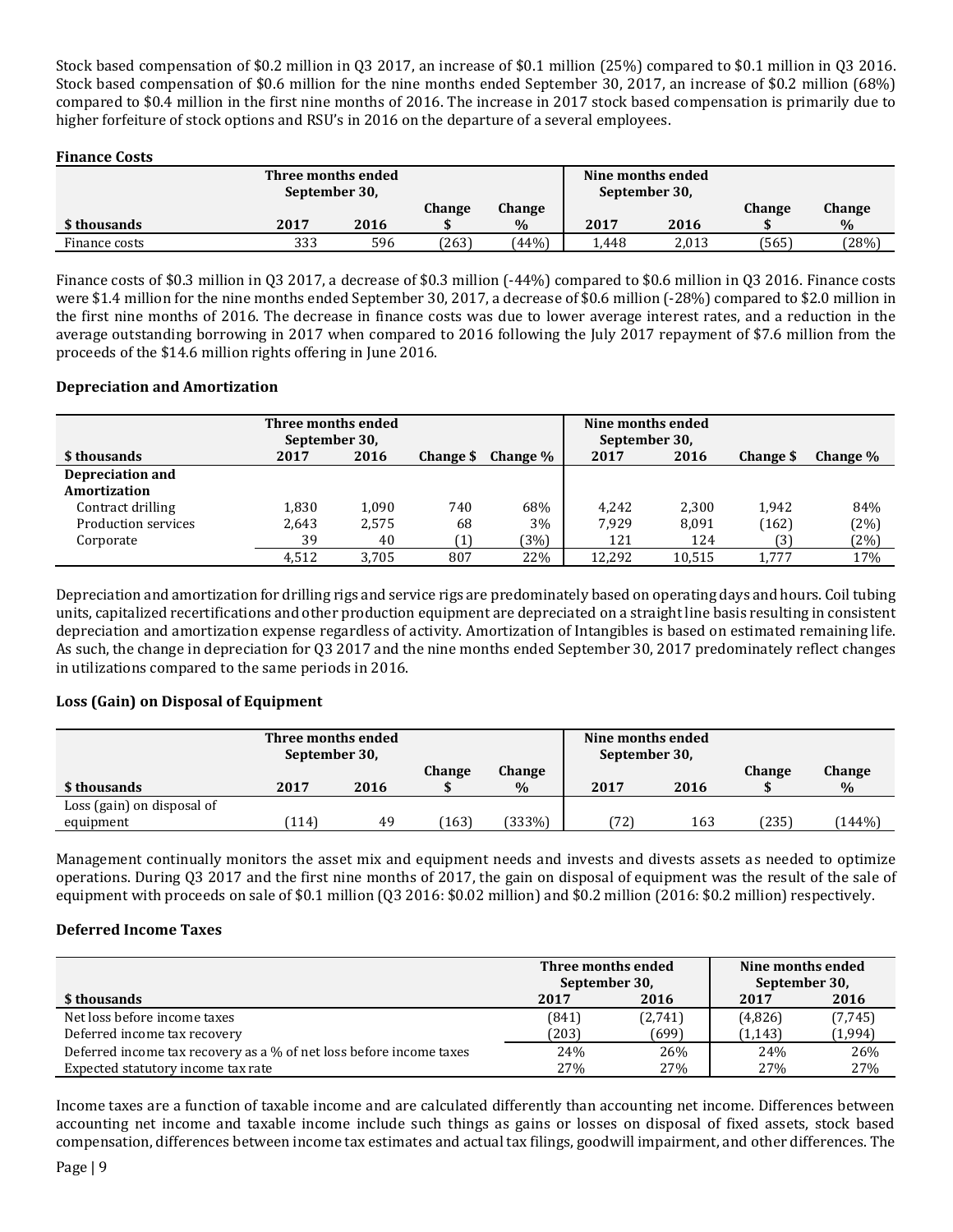reduction in the deferred income tax recovery in Q3 2017 and the first nine months ended September 30, 2017 of \$0.2 million (Q3 2016: \$0.7million) and \$1.1 million (2016: \$2.0 million) respectively, is a result of the lower net loss before income taxes in each period.

The Company has substantial tax pools and non-capital losses available to reduce future taxable income such that the Company does not expect to pay any cash taxes for the next several years.

### **Net Loss and Comprehensive Loss**

| Three months ended<br>September 30, |       |         |               |        | Nine months ended<br>September 30, |         |        |        |
|-------------------------------------|-------|---------|---------------|--------|------------------------------------|---------|--------|--------|
|                                     |       |         | <b>Change</b> | Change |                                    |         | Change | Change |
| \$ thousands                        | 2017  | 2016    |               | $\%$   | 2017                               | 2016    |        | $\%$   |
| Net loss and                        |       |         |               |        |                                    |         |        |        |
| comprehensive loss                  | (638) | (2,042) | .404          | (69%)  | (3,683)                            | (5,751) | 2,068  | (36%)  |

Net loss and comprehensive loss has decreased \$1.4 million year-over-year for the quarter and decreased \$2.1 million for the nine months ended September 30, 2017. In Q3 2017, the increase in Adjusted EBITDA from the Contract Drilling and Production Services segments more than offset the higher Corporate costs and Company depreciation and amortization. For the nine months ended September 30, 2017, the increase in Adjusted EBITDA from the Contract Drilling segment and lower Corporate costs more than offset lower Adjusted EBITDA from the Production Services segment and the higher Company depreciation and amortization.

## **Liquidity and Capital Resources**

### **Source of Funds**

The Company's liquidity needs in the short-term and long-term can be sourced in several ways including: funds from operations, borrowing against existing credit facilities, new debt instruments, equity issuances and proceeds from the sale of assets. Cash inflows are used to repay outstanding amounts on the Company's credit facilities, and fund capital requirements.

During Q3 2017, the Company's Funds from Operations of \$4.1 million combined with a \$5.6 million increase long term debt was used to fund \$6.6 million increase in non-cash working capital, \$2.3 million in capital expenditures, net of proceeds on disposition, \$0.8 million to pay financing costs and to acquire shares under the NCIB. During the first nine months of 2017, the Company's Funds from Operations of \$9.4 million was used to fund a \$3.1 million increase in non-cash working capital, \$5.2 million in capital expenditures, net of proceeds on disposition, \$0.9 million to pay financing costs, acquire shares under NCIB and reduce outstanding debt, with the remaining \$0.2 million being held as cash.

At September 30, 2017 the Company had working capital (excluding debt) of \$14.6 million compared to \$11.3 million at December 31, 2016. (Please refer to the "Reconciliation of Non-IFRS Measures" section for further information). The increase in working capital (excluding debt) from December 31, 2016 is a due to increased accounts receivable from higher revenue in the Q3 2017 versus Q4 2016 offset by higher current liabilities. Typically, as activity levels and/or pricing increase or decrease working capital will also increase or decrease.

On August 4, 2017, CWC and its syndicated lenders completed an extension of its credit facilities and certain other amendments to provide financial security and flexibility to July 31, 2020. The amendments further provide the Company access to another equity cure under the same terms and conditions, a reduction in the minimum liquidity from \$10.0 million to \$5.0 million, and quarterly financial covenant for Consolidated Debt to Consolidated EBITDA ratio as follows:

| <b>For the Quarter Ended</b> | Previously | Currently |
|------------------------------|------------|-----------|
| September 30, 2017           | 4.50:1     | 4.50:1    |
| December 31, 2017            | 4.00:1     | 4.00:1    |
| Thereafter                   | 3.50:1     | 4.00:1    |

The credit facilities are secured by a general security agreement and a first charge security interest covering all of the assets of the Company. Under the terms of the credit facilities, the Company is required to comply with certain financial covenants. As of September 30, 2017, the Company is in compliance with each of the financial covenants. The Company expects to be able to renew the credit facilities prior to maturity.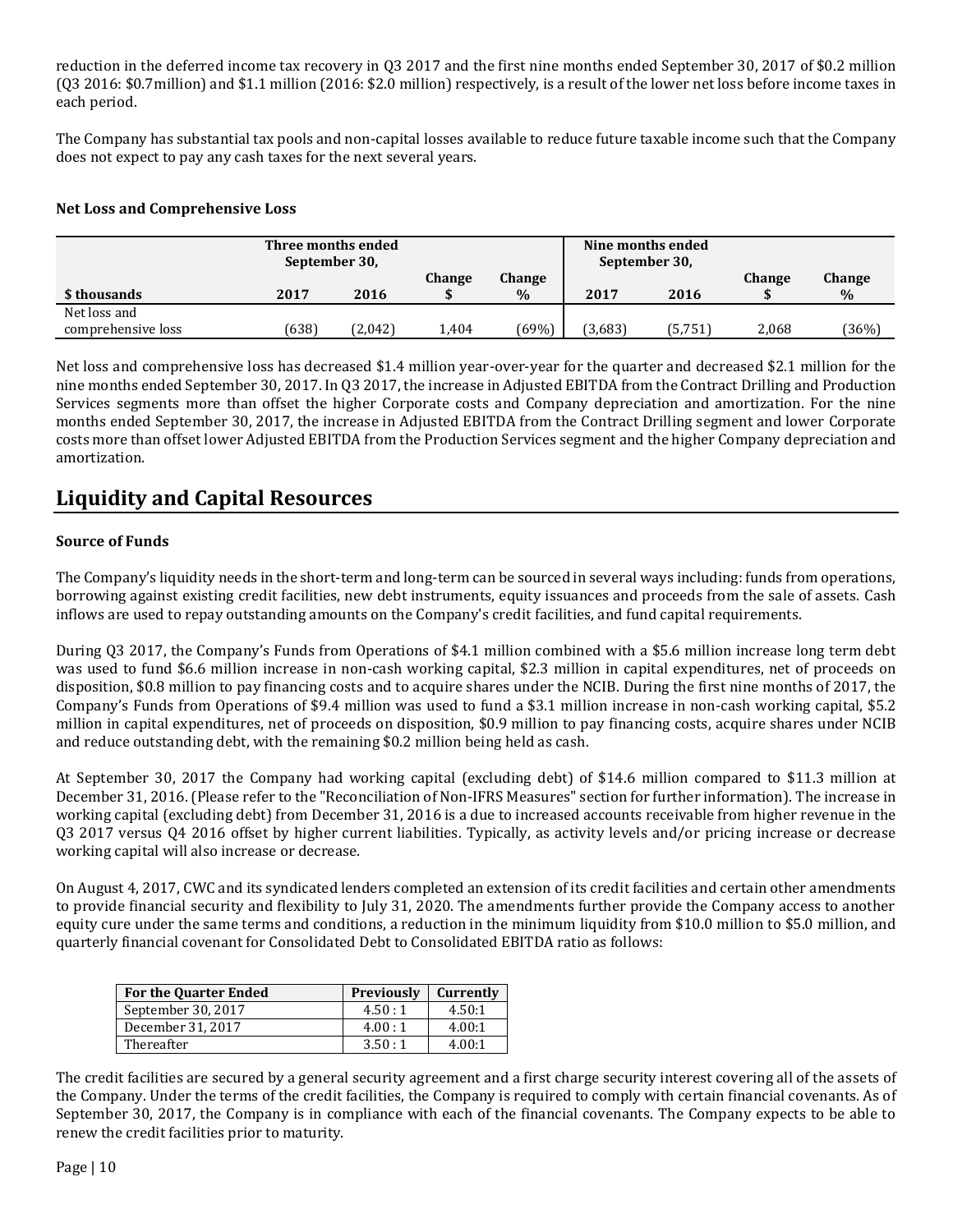Effective September 30, 2017, the applicable rates under the Bank Loan are: bank prime rate plus 1.00%, banker's acceptances rate plus a stamping fee of 2.00%, and standby fee rate of 0.45%.

CWC and its syndicated lenders have agreed to the Company's exercise of the accordion feature to expand its credit facilities from \$65 million to \$100 million. The expanded credit facilities provide financial security and flexibility to July 31, 2020. The syndicate lenders have also provided consent to permit the acquisition of the C&J Canada assets with the expanded credit facilities. The expanded credit facilities will initially be used to complete the Transaction and upon the successful completion of the Rights Offering, will subsequently be available to assist the Company in completing further acquisitions, financing capital expenditures and for general working capital purposes.

### **Capital Requirements**

As utilization of the Company's equipment increases, CWC plans to recertify several of its service rigs. As at September 30, 2017, the Company has capital spending plans as noted in the section titled "Capital Expenditures". Additional discretionary capital expenditures will be required in order to continue to grow the Company's assets and revenue in the future. It is anticipated future cash requirements for capital expenditures will be met through a combination of funds from operations and borrowing against existing credit facilities as required. However, additional funds may be raised by new debt instruments, equity issuances and proceeds from the sale of assets.

CWC may require additional financing in the future to implement its strategies and business objectives. It is possible that such financing will not be available, or if available, will not be available on favorable terms. If CWC issues any shares in the future to finance its operations or implement its strategies, the current shareholders of CWC may incur a dilution of their interest.

### **Common Shares and Dividends**

The following table summarizes outstanding share data and potentially dilutive securities:

|                        | <b>November 1, 2017</b> | September 30, 2017 | <b>December 31, 2016</b> |
|------------------------|-------------------------|--------------------|--------------------------|
| Common shares          | 390.446.342             | 390.316.342        | 391,920,676              |
| Stock options          | 19,256,334              | 19,556,667         | 21,791,000               |
| Restricted share units | 3.717.167               | 3.747.167          | 4,473,000                |

During the nine months ended September 30, 2017, 883,333 stock options were exercised, 516,667 expired and 834,333 were forfeited. In addition, 600,833 RSU's were exercised, 200,000 were forfeited and 75,000 were granted.

During Q1 2017, the Company had an NCIB which allowed it to purchase, from time to time as it considers advisable, up to 19,512,200 of issued and outstanding common shares through the facilities of the TSX Venture Exchange ("TSXV"). The price that the Company paid for any common share under the NCIB was the prevailing market price on the TSXV at the time of such purchase. During Q1 2017, 282,500 common shares were purchased under the NCIB and 169,000 common shares were cancelled and returned to treasury. Subsequent to Q1 2017, an additional 113,500 common shares were cancelled and returned to treasury.

On April 7, 2017, the Company renewed its NCIB which now expires on April 6, 2018. Under the NCIB the Company may purchase, from time to time as it considers advisable, up to 19,653,292 of issued and outstanding common shares through the facilities of the TSXV. In addition, CWC entered into an automatic securities purchase plan (the "ASPP") (as defined under applicable securities laws) with Raymond James Ltd. ("Raymond James") for the purpose of making purchases under the ASPP. Such purchases will be determined by Raymond James in its sole discretion, without consultation with CWC having regard to the price limitation and aggregate purchase limitation and other terms of the ASPP and the rules of the TSXV. Conducting the NCIB as an ASPP allows common shares to be purchased at times when CWC would otherwise be prohibited from doing so pursuant to securities laws and its internal trading policies During Q3 2017, 1,402,000 (Q3 2016: nil) common shares were purchased under the ASPP and 1,441,500 common shares were cancelled and returned to treasury, bringing the total for the nine months ended September 30, 2017 to 3,088,500 of which all were cancelled and returned to treasury.

CWC will be offering rights to holders of its common shares of record at the close of business on November 15, 2017. The Rights issued under the Rights Offering will expire on December 11, 2017. Each registered shareholder of Common Shares on the Record Date will receive one (1) Right for each Common Share held by such shareholder. Three (3) Rights plus the sum of \$0.20 will entitle the Rights holder to subscribe for one Common Share. Brookfield, the Company's significant shareholder which controls approximately 72.7% of the outstanding Common Shares, has indicated to the Company that provided that the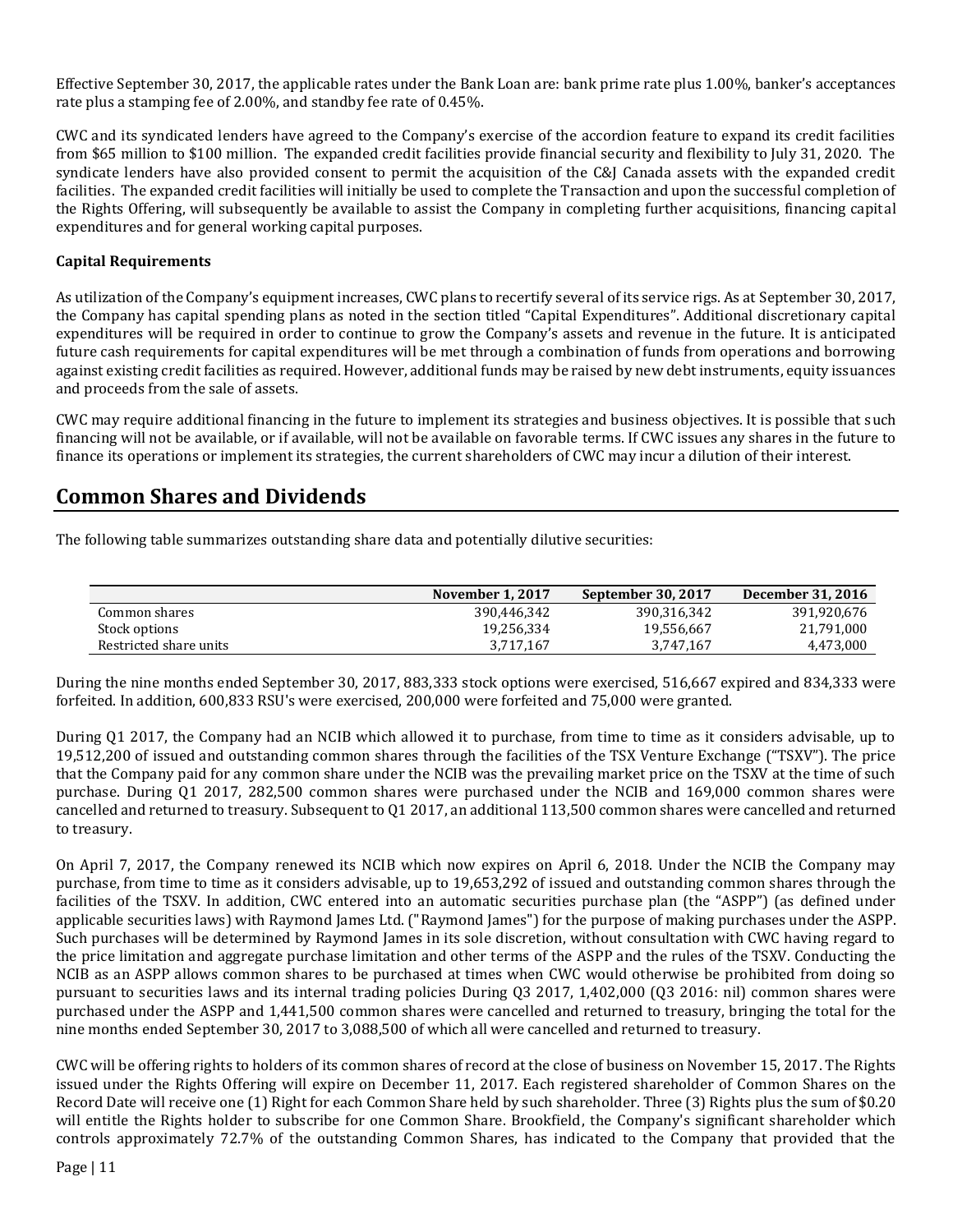Transaction is completed, it will participate in the Rights Offering to the fullest extent possible. A fully subscribed Rights Offering is expected to generate gross proceeds of approximately \$26 million.

# **Capital Expenditures**

| Three months ended<br>September 30, |                |               |               |       |                          |                                            |             |
|-------------------------------------|----------------|---------------|---------------|-------|--------------------------|--------------------------------------------|-------------|
|                                     |                | <b>Change</b> | <b>Change</b> |       |                          |                                            | Change      |
|                                     |                |               |               |       |                          |                                            | $\%$        |
| 1.504                               | 65             | 1.439         | $n/m^{(1)}$   | 2.788 | 359                      | 2.429                                      | 677%        |
| 1,040                               | 198            | 839           | 424%          | 2,829 | 538                      | 2.291                                      | 425%        |
|                                     |                |               | $n/m^{(1)}$   | q     |                          |                                            | 71%         |
| 2.544                               | 263            | 2,281         | 867%          | 5,626 | 904                      | 4,722                                      | 522%        |
| 1,363                               | $\blacksquare$ | 1,363         | $n/m^{(1)}$   | 1,735 | $\overline{\phantom{a}}$ | 1,735                                      | $n/m^{(1)}$ |
| 1,181                               | 263            | 918           | 349%          | 3,891 | 904                      | 2,987                                      | 330%        |
| 2.544                               | 263            | 2,281         | 867%          | 5,626 | 904                      | 4,722                                      | 522%        |
|                                     | 2017           | 2016          |               | $\%$  | 2017                     | Nine months ended<br>September 30,<br>2016 | Change \$   |

(1) Not meaningful.

Capital expenditures for the first nine months of 2017 of \$5.6 million are \$4.7 million higher than \$0.9 million in the first nine months of 2016 and primarily consist of drilling rig upgrades, recertification costs, replacement components and leased vehicles. This compares to the first nine months of 2016 capital expenditures consisting of recertification costs and one leased vehicle. Growth capital of \$1.4 million in Q3 2017 included a well control upgrade for Drilling Rig #7 and upgrades to Drilling Rig #4, which were completed in Q3 2017 at a total cost of approximately \$1.1 million. The Drilling Rig #4 upgrades increased the hook load, racking capacity, and pumping power as well as an improvement to its well control such that it has the ability to drill to total lengths of over 6,500 metres.

The 2017 capital expenditure budget of \$5.9 million was approved by the Board of Directors on December 6, 2016 comprised of \$5.4 million of maintenance and infrastructure capital related to recertifications, additions and upgrades to field equipment for the drilling rigs, service rigs and coil tubing divisions as well as for information technology and \$0.5 million of growth capital. The upgrades to Drilling Rig #4 were not included in the original 2017 capital expenditure budget.

# **Commitments and Contractual Obligations**

Under the terms of the Company's amended credit facilities, the borrowing under the credit facilities are due in full on July 31, 2020. The Company is committed to monthly payments of interest and bank charges until July 31, 2020. There have been no significant changes in commitments or contractual obligations since December 31, 2016. Management believes that there will be sufficient cash flows generated from operations to service the interest on the debt and finance the required maintenance and growth capital of the Company in 2017 and 2018.

# **Summary and Analysis of Quarterly Data**

| \$ thousands, except per share<br>amounts |                   | 2017              |                   |                   | 2016              |                   |                   | 2015              |
|-------------------------------------------|-------------------|-------------------|-------------------|-------------------|-------------------|-------------------|-------------------|-------------------|
| Three months ended                        | Sept.<br>30       | June<br>30        | March<br>31       | Dec.<br>31        | Sept.<br>30       | June<br>30        | March<br>31       | Dec.<br>31        |
| Revenue                                   | 27,173            | 15,114            | 32,580            | 20,922            | 18,506            | 13,884            | 19,740            | 18,787            |
| <b>Adjusted EBITDA</b>                    | 4,055             | 228               | 5,150             | 2,923             | 1,741             | 999               | 2,557             | 2,327             |
| Net loss                                  | (638)             | (2,677)           | (368)             | (1,717)           | (2,042)           | (2, 279)          | (1, 430)          | (6, 747)          |
| Net loss per share: basic and diluted     | 0.00              | (0.01)            | 0.00              | 0.00              | (0.01)            | (0.01)            | 0.00              | (0.02)            |
| Total assets<br>Total long-term debt      | 208,355<br>34,404 | 203,265<br>28,887 | 218,171<br>38,828 | 210,750<br>33,142 | 212,634<br>34,013 | 212,440<br>32,235 | 218,906<br>50,538 | 222,428<br>52,241 |
| Shareholders' equity<br>$n \times 140$    | 151,833           | 152,596           | 155,358           | 155,482           | 156,605           | 158.515           | 146,116           | 147,462           |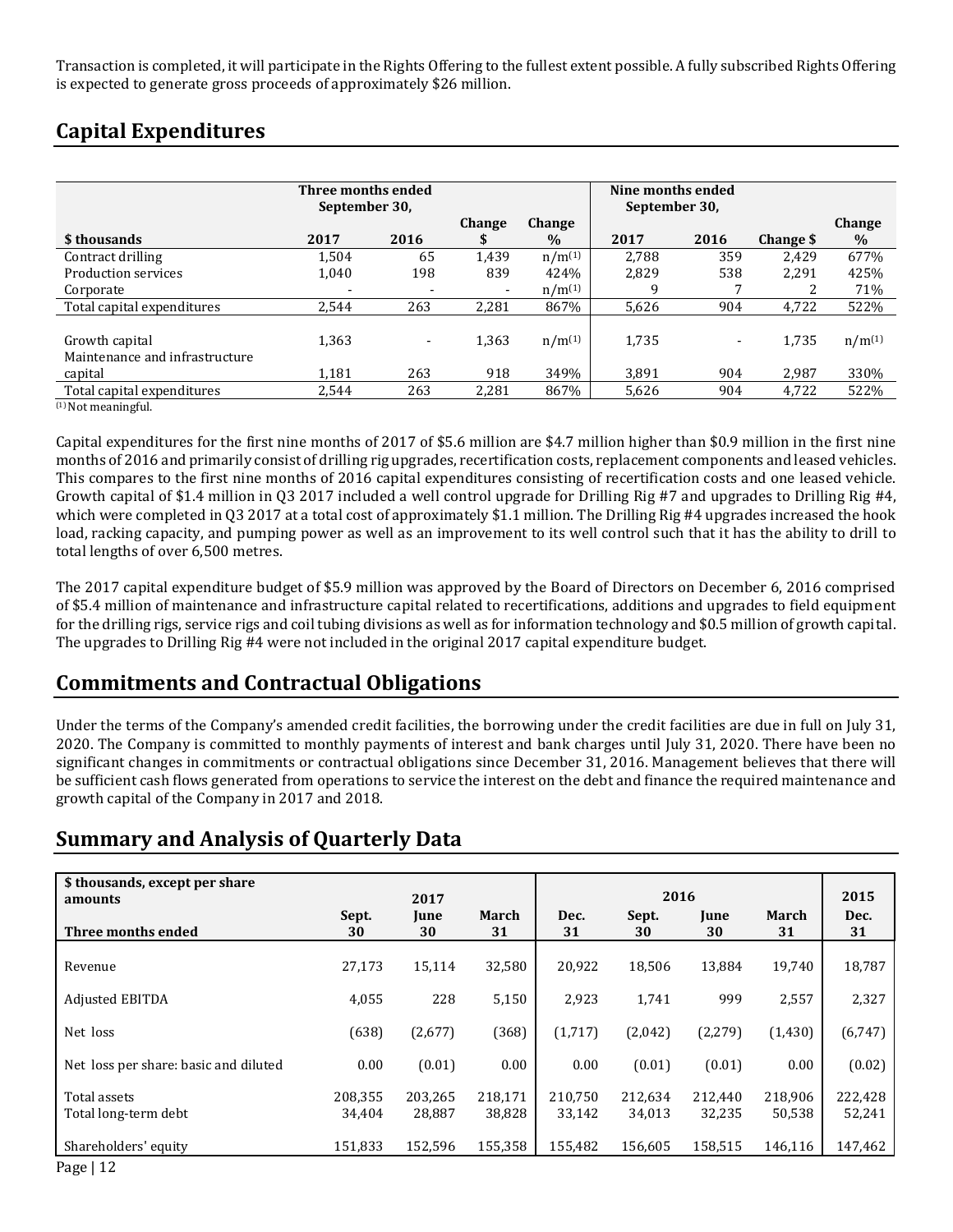The table above summarizes CWC's quarterly results for the previous eight financial quarters. CWC's operations are carried out in western Canada. The second quarter is typically expected to be the weakest financial and operating quarter for the Company due to ground conditions being impacted by spring breakup. The ability to move heavy equipment in the Canadian crude oil and natural gas fields is dependent on weather conditions. As warm weather returns in the spring, the winter's frost comes out of the ground rendering many secondary roads incapable of supporting the weight of heavy equipment until they have thoroughly dried out. The duration of this spring breakup has a direct impact on the Company's activity levels. In addition, many exploration and production areas in northern Canada are accessible only in winter months when the ground is frozen enough to support equipment. As a result, late March through May is traditionally the Company's slowest time, and as such the revenue, operating costs, and financial results of the Company will vary on a quarterly basis.

Through the eight quarters presented, the amount of revenue and net loss, adjusted for the effects of seasonality, have fluctuated primarily due to changes in the utilization of equipment, changes in the day and hours billing rate, and the increase in the number of drilling rigs, service rigs and coil tubing units over the period as detailed in the section titled "Operational Overview".

Other significant impacts have been a result of:

- Q3 2017 saw the continuation of the process to review strategic alternatives. Higher operating activity and pricing in the Contract Drilling and Production Services' segments resulted in the improved financial results in the last eight quarters. During Q3 2017, 1,402,000 common shares were purchased under the NCIB and a total of 1,441,500 common shares were cancelled and returned to treasury.
- Q2 2017 saw the initiation of a process to review strategic alternatives. During Q2 2017, 1,404,000 common shares were purchased under the NCIB and a total of 1,478,000 common shares were cancelled and returned to treasury.
- Q1 2017 saw significantly higher operating activity in the Company's Contract Drilling and Production Services segments than what had been experienced in the last eight to twelve quarters;
- Q4 2016 saw improved utilizations in both drilling and service rig activity as a result of increased global crude oil and natural gas prices after OPEC's agreement on crude oil production cuts;
- Q3 2016 activity and pricing continued to be negatively impacted by low global crude oil and natural gas prices. However, the Company continued to see leading market share and utilization of its service rigs;
- Q2 2016 service rig fleet worked a record 21,730 operating hours, the highest second quarter in the company's previous eleven years despite a very challenging industry operating environment, which continued to reduce hourly rates. The prolonged downturn and pricing pressure had a significant impact on the utilization of the Company's Contract Drilling division as the need to drill new wells by E&P customers were at extremely low levels;
- Q1 2016 activity and pricing continued to be negatively impacted by low global crude oil and natural gas prices. However, the Company saw a significant increase in its market share and utilization of its service rigs during a period of declining industry activity;
- Q4 2015 activity and pricing continued to be negatively impacted by low global crude oil and natural gas prices. Q4 2015 net loss included an impairment of drilling rig, service rig and coil tubing property and equipment and intangible assets totaling \$6.9 million;

# **Critical Accounting Estimates and Judgments**

This MD&A of the Company's financial condition and results of operations is based on the financial statements which are prepared in accordance with IFRS. The preparation of the financial statements requires that certain estimates and judgments be made with respect to the reported amounts of revenue and expenses and the carrying amounts of assets and liabilities. These estimates are based on historical experience and management's judgment. Anticipating future events involves uncertainty and consequently the estimates used by management in the preparation of the financial statements may change as future events unfold, additional experience is acquired or the Company's operating environment changes. In many cases the use of judgment is required to make estimates.

Estimates and underlying assumptions are reviewed on an ongoing basis. Revisions to accounting estimates are recognized in the period in which the estimates are revised and in any future periods affected. Further details of the nature of these estimates and assumptions may be found in the relevant notes to the Annual Financial Statements and the section titled "Critical Accounting Estimates and Judgments" in the Annual MD&A. There have been no significant or material changes in the nature of critical accounting estimates and judgments since December 31, 2016.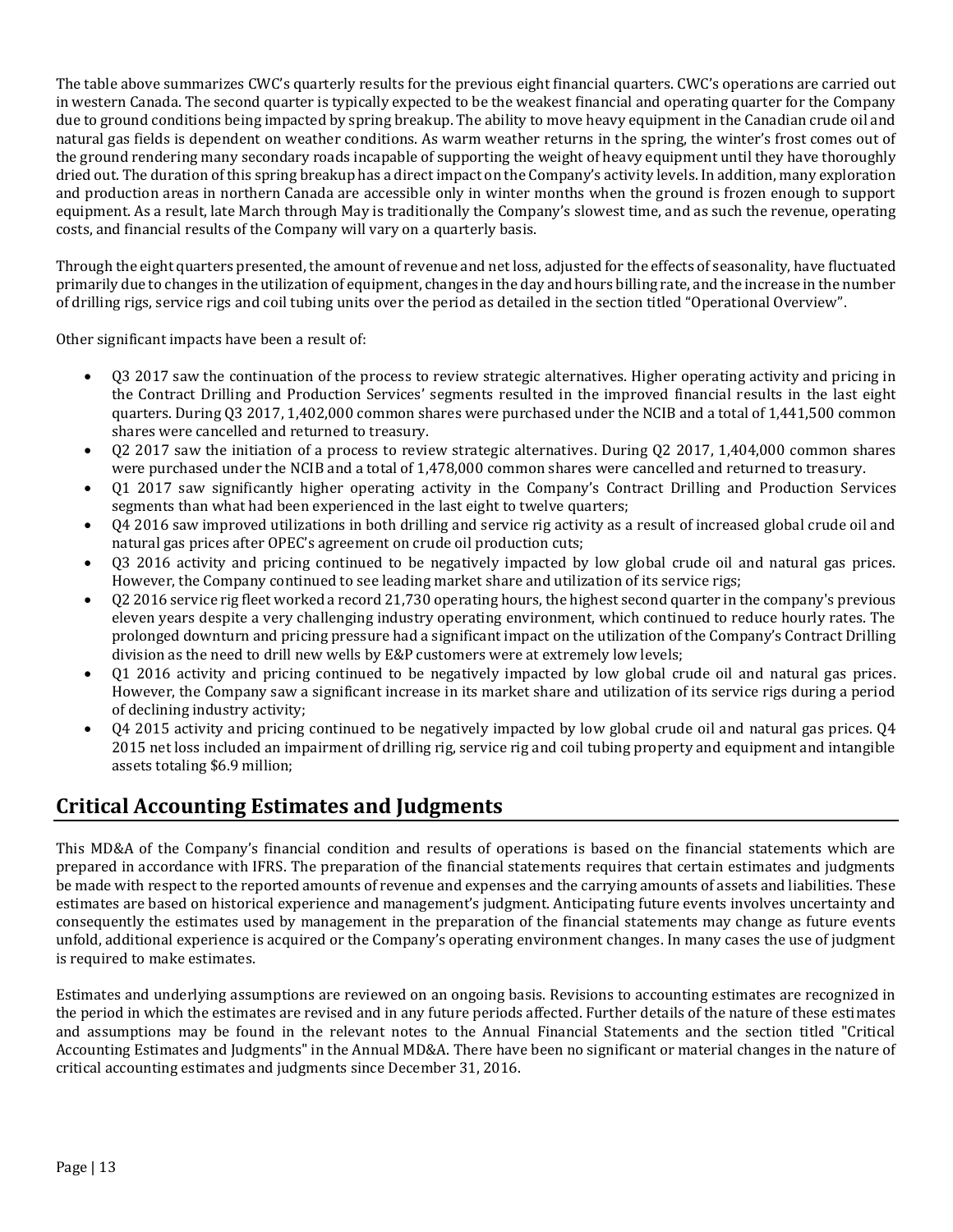# **CEO and CFO Certifications**

The CEO and CFO of TSX Venture Exchange listed companies, such as CWC, are not required to certify they have designed internal control over financial reporting, or caused it to be designed under their supervision, to provide reasonable assurance regarding the reliability of financial reporting and the preparation of financial statements for external purposes in accordance with IFRS. Instead, an optional form of certification has been made available to TSX Venture Exchange listed companies and has been used by CWC's certifying officers for the September 30, 2017 interim filings. The certification reflects what the Company considers to be a more appropriate level of CEO and CFO certification given the size and nature of the Company's operations. This certification requires that the certifying officer's state:

- They have reviewed the interim financial report and MD&A;
- That, based on their knowledge, they have determined there is no untrue statement of a material fact, or any omission of material fact required to be stated which would make any statement not misleading in light of the circumstances under which it was made within the interim filings; and
- That based upon their knowledge, the interim filings, together with the other financial information included in the interim filings, fairly present in all material respects the financial condition, financial performance and cash flows of the Company as of the date and for the periods presented in the interim filings.

## **Risks and Uncertainties**

Certain activities of the Company are affected by factors that are beyond its control or influence. Additional risks and uncertainties that management may be unaware of, or that they determine to be immaterial, may also become important factors which affect the Company. Along with the risks discussed in this MD&A, other business risks faced by the Company may be found under "Risk Factors" in the Company's most recent Annual Information Form which is available under the Company's profile at [www.sedar.com](http://www.sedar.com/) or by contacting the Company.

### **Forward-Looking Information**

*This MD&A contains certain forward-looking information and statements within the meaning of applicable Canadian securities*  legislation. Certain statements contained in this MD&A, including most of those contained in the section titled "Outlook" and *including statements which may contain such words as "anticipate", "could", "continue", "should", "seek", "may", "intend", "likely", "plan", "estimate", "believe", "expect", "will", "objective", "ongoing", "project" and similar expressions are intended to identify forward-looking information or statements. In particular, this MD&A contains forward-looking statements including management's assessment of future plans and operations, planned levels of capital expenditures, expectations as to activity levels, expectations on the sustainability of future cash flow and earnings and the ability to pay dividends, expectations with respect to crude oil and natural gas prices, activity levels in various areas, continuing focus on cost saving measures, expectations regarding the level and type of drilling and production and related drilling and well services activity in the WCSB, expectations regarding entering into long term drilling contracts and expanding its customer base, and expectations regarding the business, operations and revenue of the Company in addition to general economic conditions. Additionally, this MD&A contains forward-looking statements involving the anticipated timing for the completion of the Transaction, the anticipated timing for the completion of the Rights Offering, including the amount of funds to be raised pursuant to the Rights Offering and the intended use of proceed of the Rights Offering, Brookfield's intentions to participate to the fullest extent possible in the Rights Offering provided that the Transaction is completed, Brookfield's share ownership following the Rights Offering and management's assessment of future plans and operations and expectations regarding the business, operations, revenue and debt levels of the Company in addition to general economic conditions. Although the Company believes that the expectations and assumptions on which such forward-looking information and statements are based are reasonable, undue reliance should not be placed on the forward-looking information and statements because the Company can give no assurances that they will prove to be correct. Since forward-looking information and statements address future events and conditions, by their very nature they involve inherent risks and uncertainties. Actual results could differ materially from those currently anticipated due to a number of factors and risks. These include, but are not limited to, the risks associated with the drilling and oilfield services sector (ie. demand, pricing and terms for oilfield drilling and services; current and expected oil and gas prices; exploration and development costs and delays; reserves discovery and decline rates; pipeline and transportation capacity; weather, health, safety and environmental risks), integration of acquisitions, competition, and uncertainties resulting from potential delays or changes in plans with respect to acquisitions, development projects or capital expenditures and changes in legislation, including but not limited to tax laws, royalties and environmental regulations, stock market volatility and the inability to access sufficient capital from external and internal sources and the inability to pay dividends. Accordingly, readers should not place undue reliance on the forward-looking statements. Readers are cautioned that the foregoing list of factors is not exhaustive. Additional information on these and other factors that could affect the Company's financial results are included in reports on file with applicable securities regulatory authorities and may be accessed through SEDAR at [www.sedar.com.](http://www.sedar.com/) The forward-looking information and statements*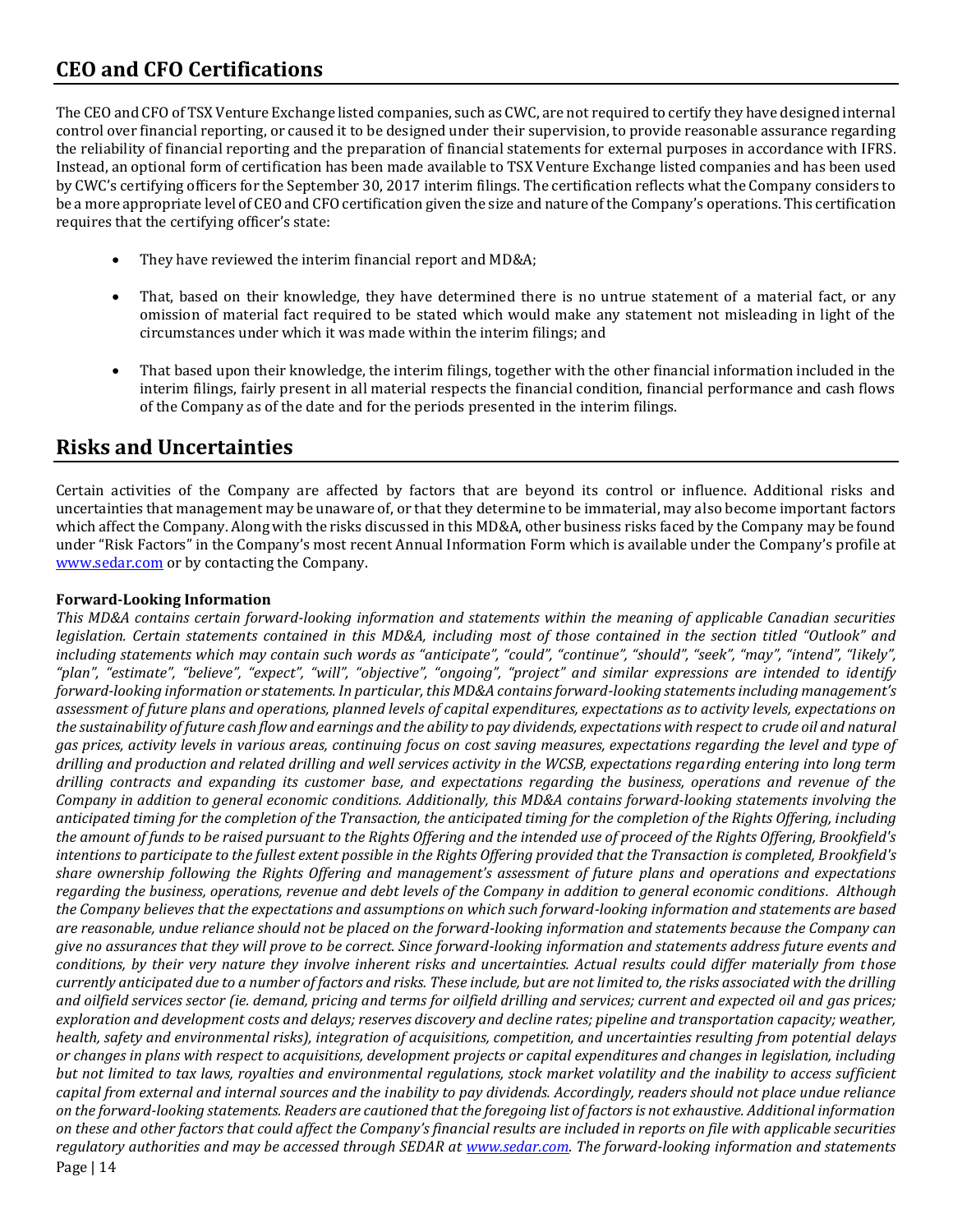*contained in this MD&A are made as of the date hereof and the Company undertakes no obligation to update publicly or revise any forward-looking information or statements, whether as a result of new information, future events or otherwise, unless so required by applicable securities laws. Any forward-looking statements made previously may be inaccurate now.*

## **Reconciliation of Non-IFRS Measures**

|                                                              | Three months ended    |             |                    | Nine months ended        |
|--------------------------------------------------------------|-----------------------|-------------|--------------------|--------------------------|
| \$ thousands except share and per share amounts              | September 30,<br>2017 | 2016        | 2017               | September 30,<br>2016    |
| <b>NON-IFRS MEASURES</b>                                     |                       |             |                    |                          |
|                                                              |                       |             |                    |                          |
| <b>Adjusted EBITDA:</b>                                      |                       |             |                    |                          |
| Net loss and comprehensive loss                              | (638)                 | (2,042)     | (3,683)            | (5,751)                  |
| Add:                                                         |                       |             |                    |                          |
| Depreciation                                                 | 4,512                 | 3,705       | 12,292             | 10,515                   |
| Finance costs                                                | 333                   | 596         | 1,448              | 2,013                    |
| Deferred income tax recovery                                 | (203)                 | (699)       | (1, 143)           | (1,994)                  |
| Stock based compensation                                     | 165                   | 132         | 591                | 351                      |
| Loss (gain) on sale of equipment                             | (114)                 | 49          | (72)               | 163                      |
| <b>Adjusted EBITDA (1)</b>                                   | 4,055                 | 1,741       | 9,433              | 5,297                    |
| Adjusted EBITDA per share - basic and diluted <sup>(1)</sup> | \$0.01                | \$0.01      | \$0.02             | \$0.02                   |
| <b>Adjusted EBITDA margin (Adjusted</b>                      | 15%                   | 9%          |                    | 13%<br>10%               |
| <b>EBITDA/Revenue)</b> (1)                                   |                       |             |                    |                          |
| Weighted average number shares outstanding - basic and       |                       |             |                    |                          |
| diluted                                                      | 392,935,814           | 324,840,096 | 392,604,720        | 308,738,337              |
|                                                              |                       |             |                    |                          |
|                                                              |                       |             |                    |                          |
| Gross margin:                                                |                       |             |                    |                          |
| Revenue                                                      | 27,173                | 18,506      | 74,795             | 52,130                   |
| Less: Direct operating expenses                              | 19,959                | 13,959      | 55,741             | 37,961                   |
| Gross margin (2)                                             | 7,214                 | 4,547       | 19,054             | 14,169                   |
| Gross margin percentage <sup>(2)</sup>                       | 27%                   | 25%         |                    | 25%<br>27%               |
|                                                              |                       |             |                    |                          |
| \$thousands                                                  |                       |             | September 30, 2017 | <b>December 31, 2016</b> |
|                                                              |                       |             |                    |                          |
| Working capital (excluding debt):                            |                       |             |                    |                          |
| Current assets                                               |                       |             | 23,061             | 18,692                   |
| Less: Current liabilities                                    |                       |             | (8,673)            | (7, 535)                 |
| Add: Current portion of long term debt                       |                       |             | 179                | 176                      |
| Working capital (excluding debt) <sup>(3)</sup>              |                       |             | 14,567             | 11,333                   |
| Working capital (excluding debt) ratio (3)                   |                       |             | 2.7                | 2.5                      |
|                                                              |                       |             |                    |                          |

| <u>Net debt:</u>         |          |           |
|--------------------------|----------|-----------|
| Long term debt           | 34,225   | 32,966    |
| Less: Current assets     | (23,061) | (18, 692) |
| Add: Current liabilities | 8.673    | 7,535     |
| Net debt $(4)$           | 19,837   | 21,809    |

(1) Adjusted EBITDA (Earnings before interest and finance costs, income tax expense (recovery), depreciation, amortization, gain or loss on disposal of asset, goodwill impairment, stock based compensation and other one-time gains and losses) is not a recognized measure under IFRS. Management believes that in addition to net earnings, Adjusted EBITDA is a useful supplemental measure as it provides an indication of the Company's ability to generate cash flow in order to fund working capital, service debt, pay current income taxes, pay dividends, repurchase common shares under the Normal Course Issuer Bid, and fund capital programs. Investors should be cautioned, however, that Adjusted EBITDA should not be construed as an alternative to net income (loss) and comprehensive income (loss) determined in accordance with IFRS as an indicator of the Company's performance. CWC's method of calculating Adjusted EBITDA may differ from other entities and accordingly, Adjusted EBITDA may not be comparable to measures used by other entities. Adjusted EBITDA margin is calculated as Adjusted EBITDA divided by revenue and provides a measure of the percentage of Adjusted EBITDA per dollar of revenue. Adjusted EBITDA per share is calculated by dividing Adjusted EBITDA by the weighted average number of shares outstanding as used for calculation of earnings per share.

(2) Gross margin is calculated from the statement of comprehensive income as revenue less direct operating costs and is used to assist management and investors in assessing the Company's financial results from operations excluding fixed overhead costs. Gross margin percentage is calculated as gross margin divided by revenue. The Company believes the relationship between revenue and costs expressed by the gross margin percentage is a useful measure when compared over different financial periods as it demonstrates the trending relationship between revenue, costs and margins. Gross margin and gross margin percentage are non-IFRS measures and do not have any standardized meaning prescribed by IFRS and may not be comparable to similar measures provided by other companies.